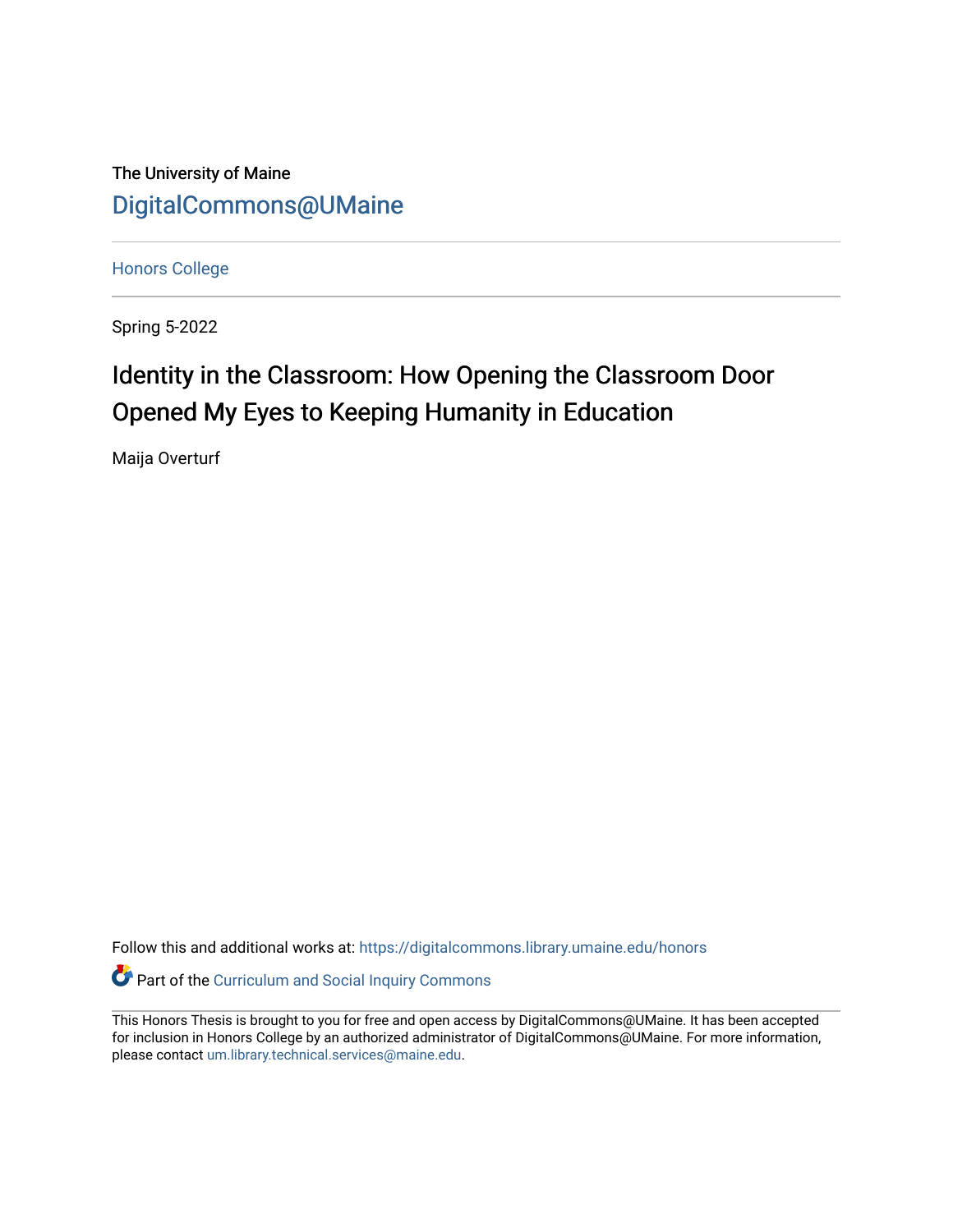# IDENTITY IN THE CLASSROOM: HOW *OPENING THE CLASSROOM DOOR* OPENED MY EYES TO KEEPING HUMANITY IN EDUCATION

by

Maija Overturf

A Thesis Submitted in Partial Fulfillment of the Requirements for a Degree with Honors (Elementary Education)

The Honors College

University of Maine

May 2022

Advisory Committee

Dominick Varney, Advisor, Assistant Director of Undergraduate Academic Advising & Support Services Rebecca Buchanan, Assistant Professor of Curriculum, Assessment, and Instruction Margaret Killinger, Rezendes Preceptor for the Arts, Professor in Honors

Franziska Peterson, Assistant Professor of Mathematics Education, Graduate Coordinator for the MST Program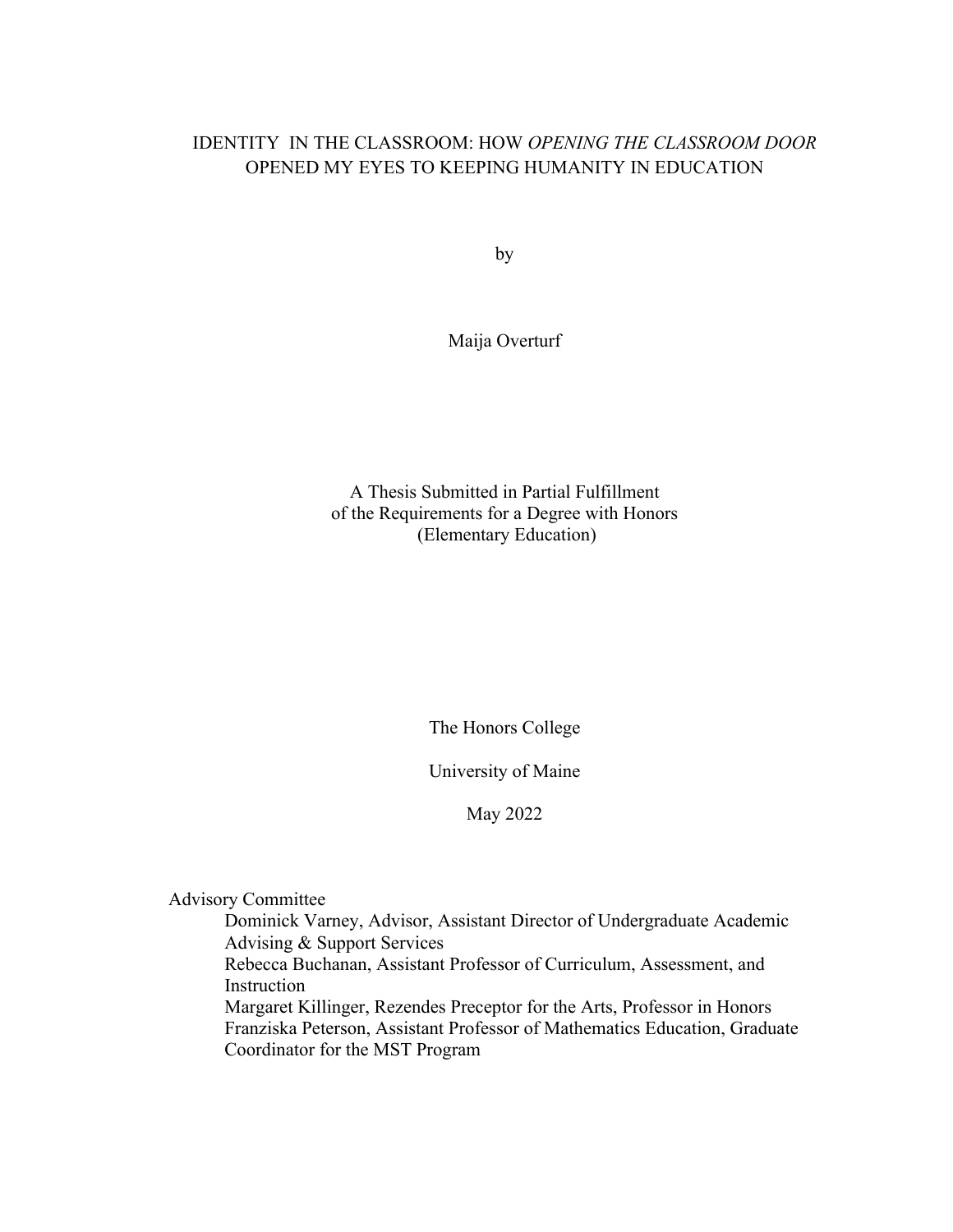# ABSTRACT

Education can be a dehumanizing experience for both students and teachers. Teachers hold a great responsibility to ensure that student identities are validated in school and to this end, must create a safe and welcoming learning environment. This thesis analyzes common dehumanizing practices in schools and ways in which teachers may unconsciously invalidate their students or be invalidated themselves. In a personal reflective manner, this thesis focuses especially on the text *Opening the Classroom Door*  (Chapter 1 of *Teaching Towards Democracy)* by Ayers et. al (2017) as I evaluate my experiences in the classroom both as a student and teacher, and reflecting on my changing knowledge and understanding of others through three different lenses: race, identity, and online learning.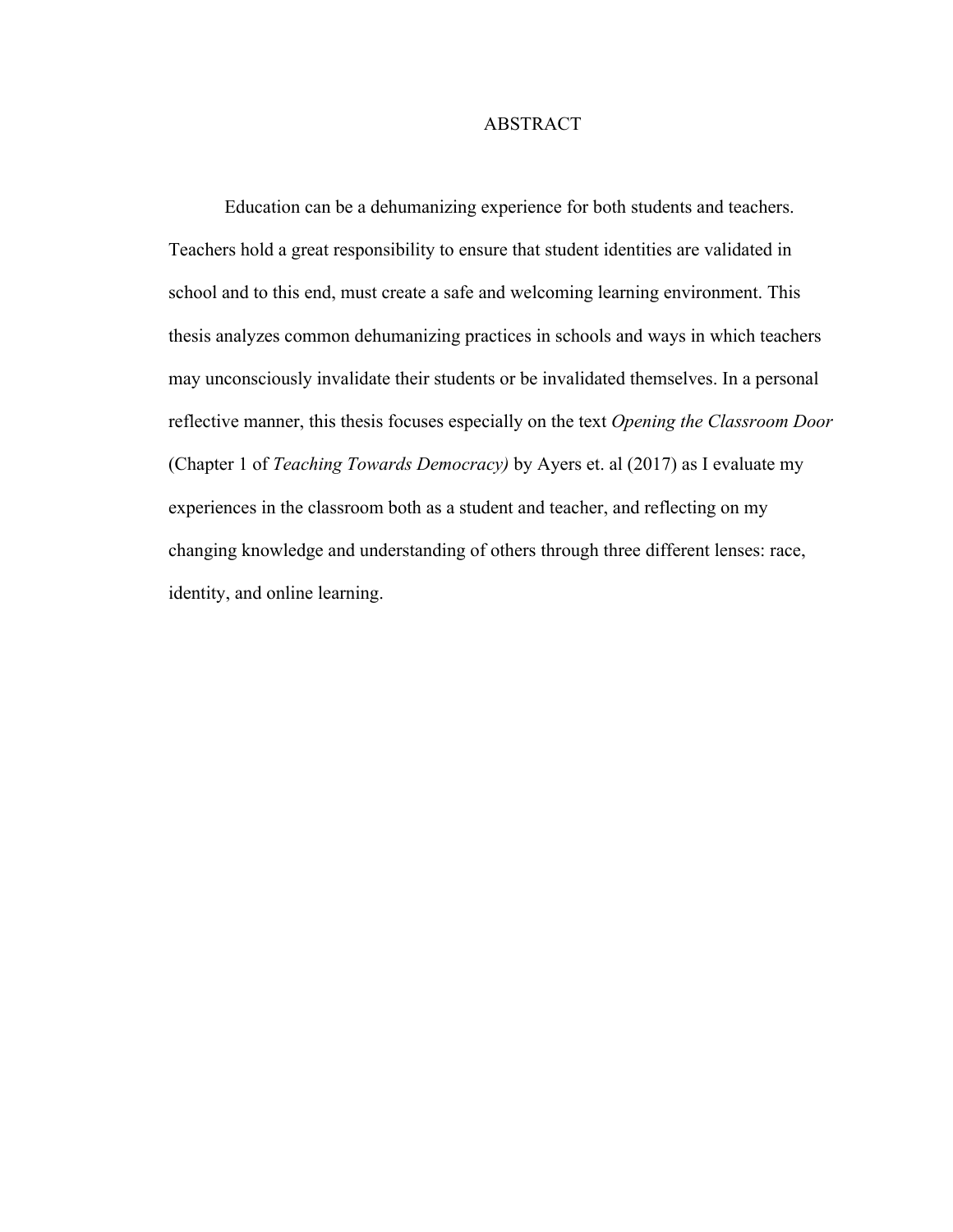# DEDICATION/ACKNOWLEDGMENTS

This thesis is dedicated first and foremost to my wonderful committee, who stuck by my side with this ambitious and last-minute project. Without the encouragement and support of Dominick, Mimi, Franzi, and Rebecca, I wouldn't have written a thesis at all. Secondly, I'd like to thank my parents, Brenda Hall and Bret Overturf, for their support and dedication over the last four years of college. Lastly, I'd like to thank my closest friends Aubrey Duplissie, Llewellyn Searing, and Olivia Johnson for the hours of work done together at the kitchen table and my partner William Milne for the ceaseless support through the difficult writing process.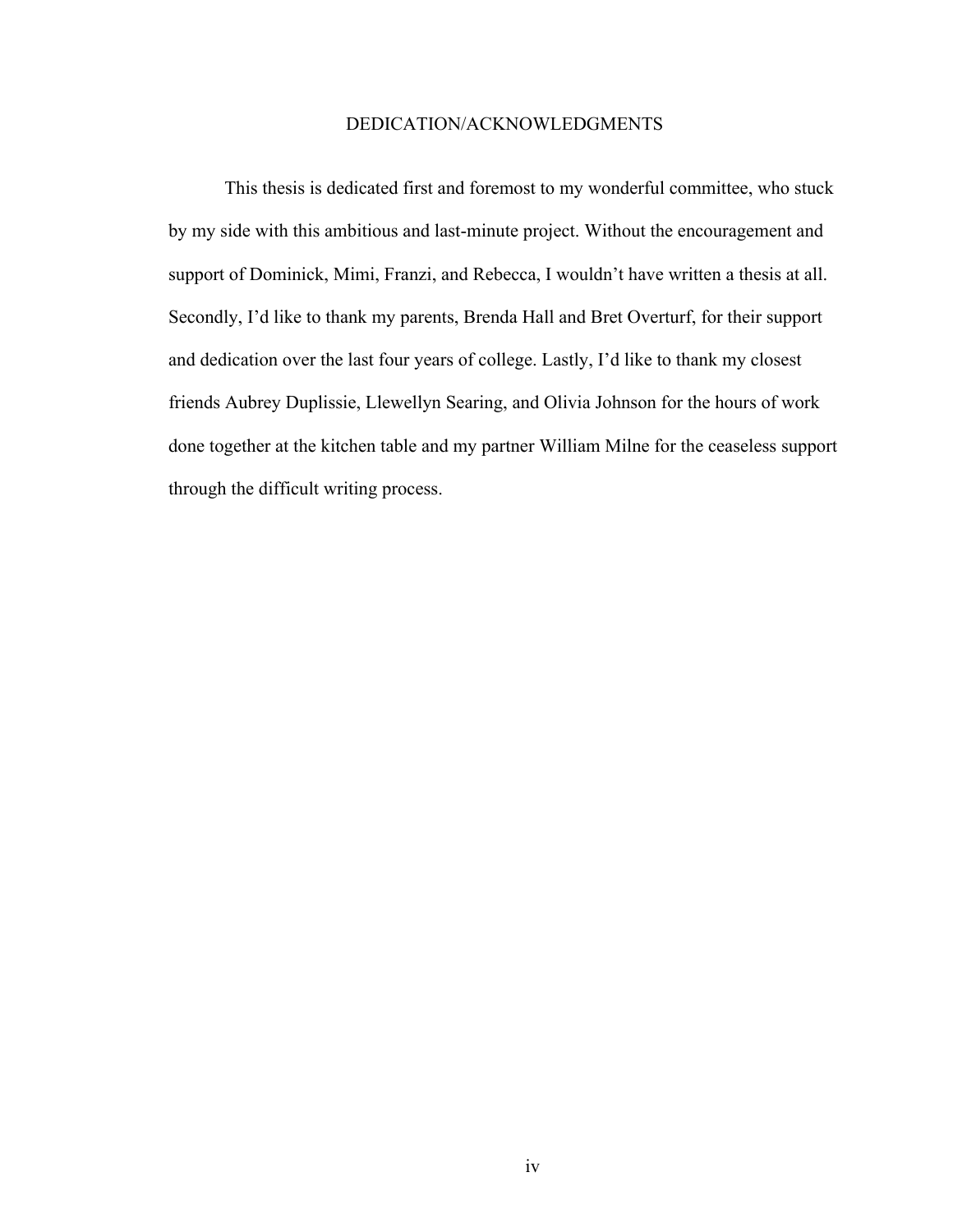# TABLE OF CONTENTS

| Introduction                                                         |    |
|----------------------------------------------------------------------|----|
| Literature Review: Dehumanizing Practices in the Classroom           | 3  |
| Chapter I: Race & Racism in Schools: A Closer Look                   | 9  |
| Chapter II: The Importance of Honoring Identity                      | 16 |
| Chapter III: Impacts of the Shift to Online Learning Due to COVID-19 | 21 |
| Conclusion: Methods of Keeping Humanity in the Classroom             | 26 |
| Bibliography                                                         | 29 |
| Author's Biography                                                   | 32 |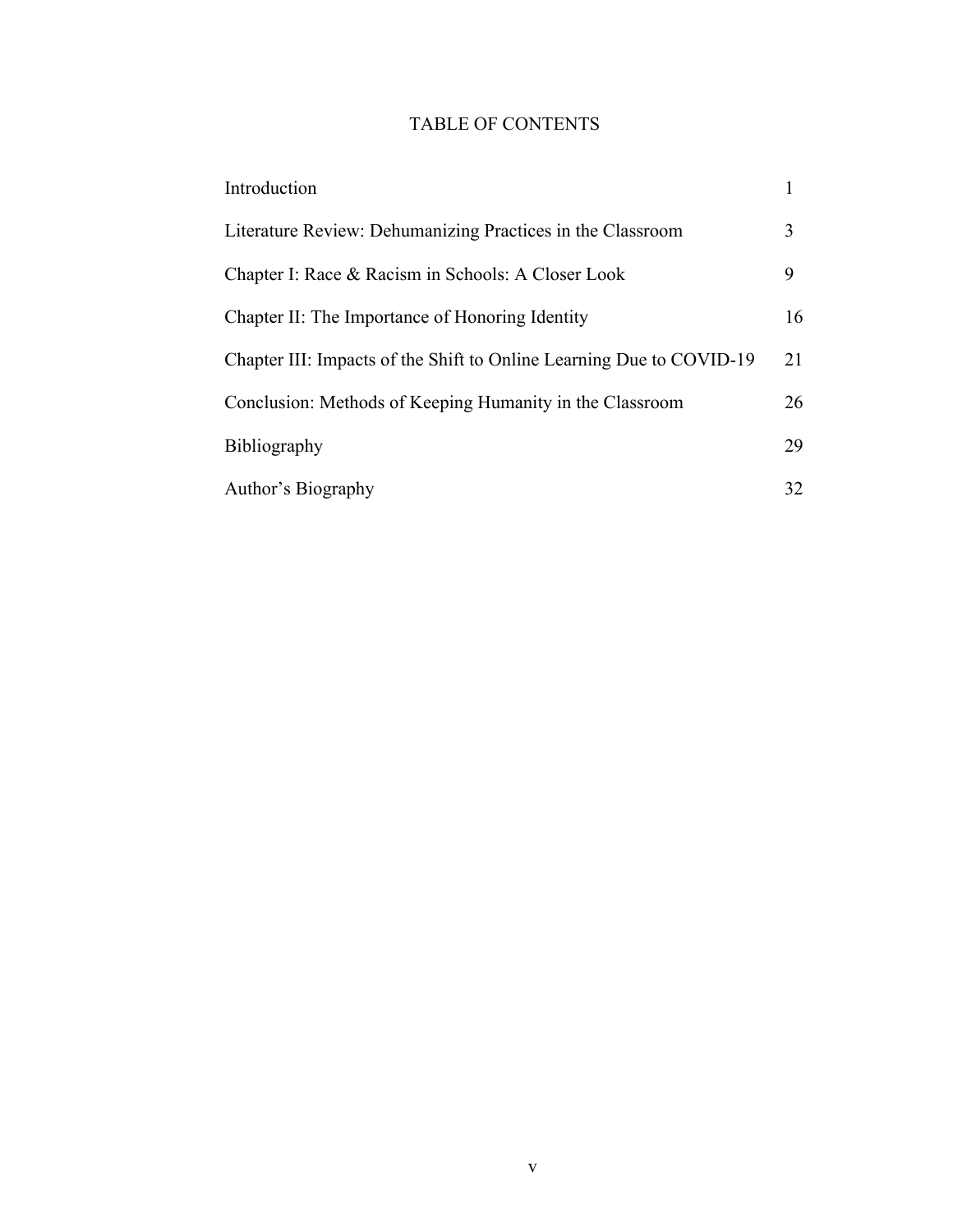## **INTRODUCTION**

Reflective practice is the key to improving as a teacher and ensuring that your classroom is a space where students feel welcomed and validated. By looking back on your experiences in the classroom and analyzing what worked, what didn't, and what the student response was, teachers become more self-aware and adapt their instruction to improve each time they reflect.

As a rising professional in the world of education, I deeply believe in the power of reflection. This thesis is itself the product of reflective practice. Going into the writing process, I knew that I wanted to examine three different aspects of dehumanization in schools: race, identity, and the effects of the sudden shift to online learning due to the COVID-19 pandemic. The approach in this thesis involves a literature review, three separate chapters, and a conclusion. The literature review provides an overview on research surrounding dehumanizing practices within each of the three aspects listed above. The thesis is then split up into three separate journalistic chapters, each of which covers a different aspect of dehumanization in schools. Finally, the conclusion addresses research about ways to combat dehumanizing practices.

Chapter One explores my experiences with race in school both as a student and as a teacher. It features an analysis of the argument in *Opening the Classroom Door* on creating a welcoming classroom environment, my personal experience of growing up in Maine and having a limited exposure to diversity as a child, and my observations of my mentor teachers' handling of the topic of race in the classroom. I then go on to reflect upon how I have addressed race in the classroom and identify my goals for improvement as a future teacher.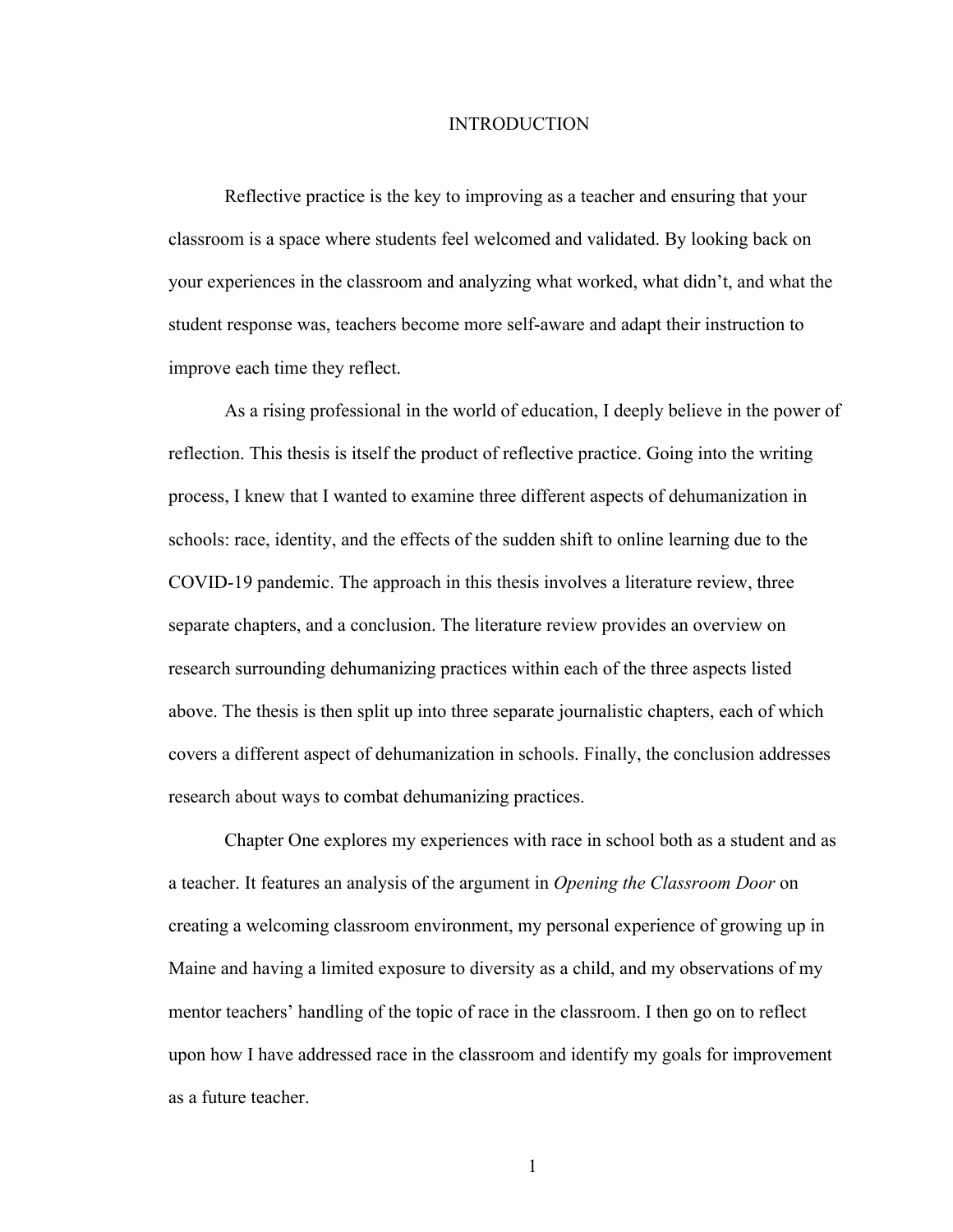Chapter Two contains an exploration of my own identity, an analysis of my observations of violations of teacher identities, a discussion of Ayers and colleagues' (2017) explanation of the importance of seeing and recognizing the humanity in students, and finally an analysis of a situation during which I experienced a student's identity being disrespected and my feelings about the situation.

Chapter three includes an analysis of my experiences as a student and teacher during the shift to online learning, an exploration of the effects of different teaching styles during online learning, and my observations of student social skills and development at my current student teaching placement.

Finally, the conclusion synthesizes research about bringing humanity into the classroom with my experiences to highlight what my goals are as a future teacher after completing the in-depth reflections in this thesis work. This maybe shows that reflective practice does work, and it has helped me in two ways: (1) identifying specific areas where I can grow and (2) setting goals for my future as a teacher.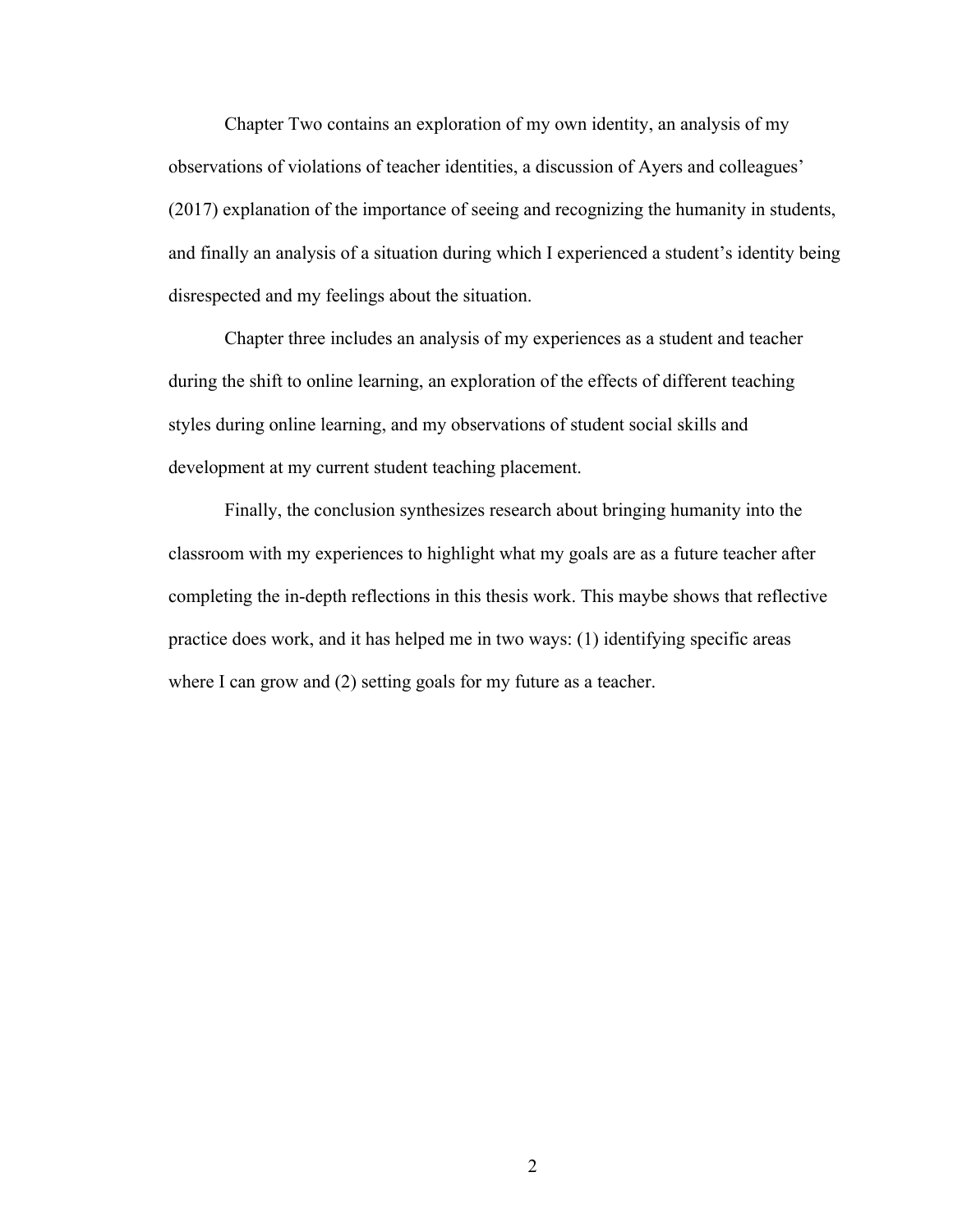# LITERATURE REVIEW

#### Dehumanizing Practices in the Classroom

Dehumanization is the process by which a person is deprived of qualities that make them human, including autonomy, belonging, and dignity. When a person becomes dehumanized (no matter the process), they become excluded from their community and everything that it offers -- in essence, their identity is violated. In the American education system, dehumanization occurs daily (Domina, et al., 2017). This paper covers three main areas of dehumanization in schools: racial bias, identity, and issues arising from the shift to online learning due to the COVID-19 pandemic.

There are four major pathways of dehumanization in the classroom relating to race: color blindness, deficit mentalities, lack of meaningful content, and inequitable behavioral expectations (Culp, 2021). These practices are often done unconsciously by teachers, but they have major effects on their students. These pathways are based on a set of ideas that are long outdated, such as the idea that the topic of race doesn't belong in the classroom, that students of color are less capable than their white peers, and that students of color cause more behavioral disruption during school than their white peers.

Color blindness refers to the practice of treating everyone the same, ignoring the color of their skin. According to Mudd, et al., (2021), a person who is "color blind" chooses to ignore the racial and cultural differences between others. Dent (2009) argues that this is often done with the best of intentions, but in reality, those who don't recognize and honor racial and cultural differences aren't seeing and accepting the person as they are and are therefore invalidating the identities of others.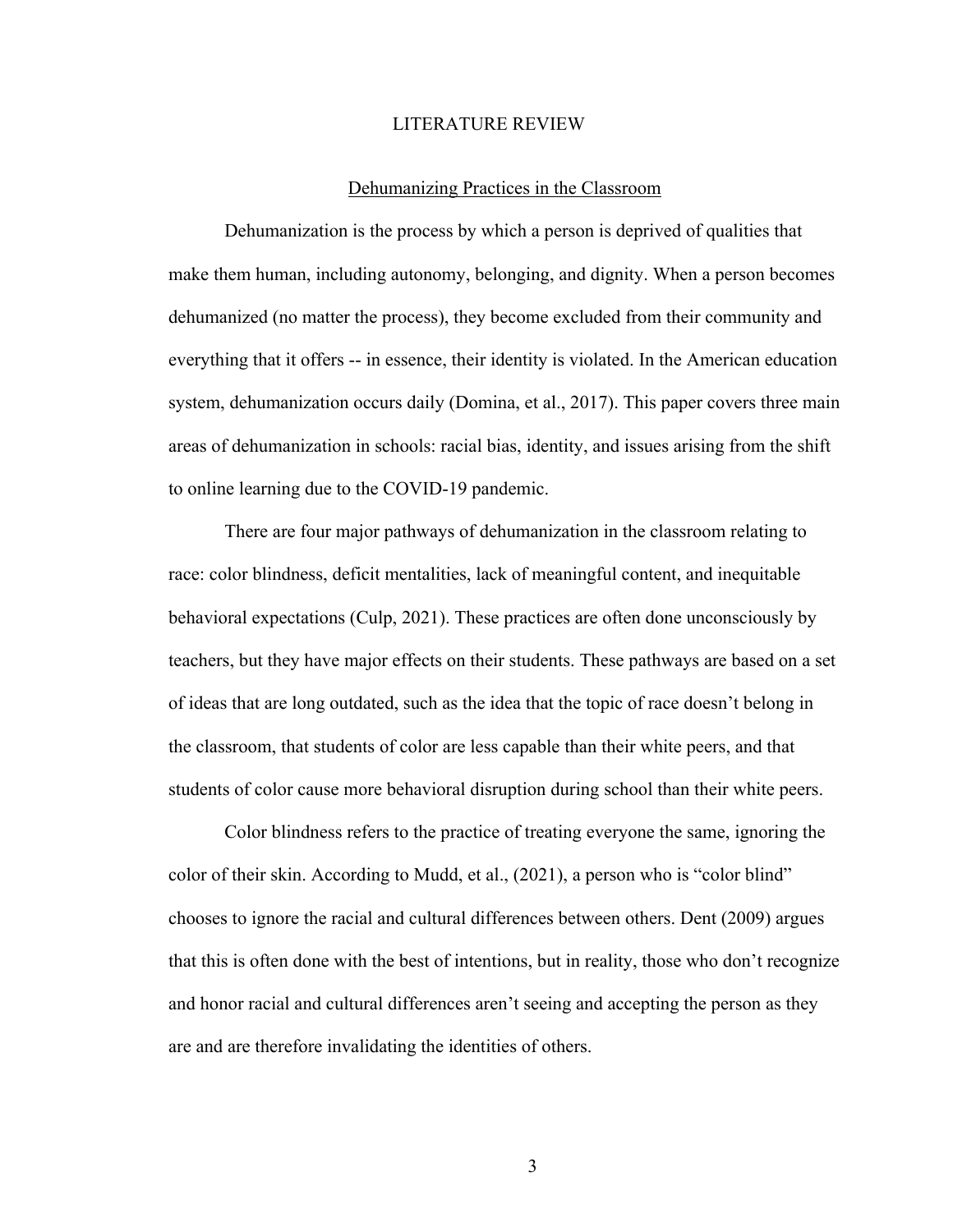According to Dent (2009), being "color blind" is a way that white people "avoid situations that make them feel uncomfortable" (p.20). By ignoring race, white teachers don't have to deal with the uncomfortable situation of addressing differences in the classroom. However, choosing not to recognize a student's color in school is equivalent to there being a "negative association with black and an unconscious view that to notice a person's blackness…is therefore impolite and offensive" (Dent, 2009, p.20). This reinforces the underlying message that teachers who are "color blind" give: that the topic of race isn't something that belongs in the classroom. As Dent (2009) elaborates, race in reality is often "an important and fundamental part of [someone's] identity" (p.20). Choosing to ignore the differences of students of color is equivalent to choosing to ignore a part of them.

Another dehumanizing practice that some white teachers use is the lack of learning meaningful content for students of color. Because of the so-called "achievement gap", or the evidence that black students are academically being outperformed by their white peers (Kuhfeld, et al., 2018), teachers lower their expectations for students of color and don't give them assignments that are as rigorous as they should be (Mudd, et al., 2021). In reality, this so-called achievement gap is due to external impacts, such as "low socioeconomic status, family cultural resources, school quality and racial composition, and bias and prejudice in schools" (Merolla & Jackson, 2019, p.1).

According to Mudd et al., (2021), people aren't born with the effects of the achievement gap. Rather, external factors contribute to it over time. The act of assigning less rigorous work to students of color is strongly linked to the idea of deficit mentalities as well as the achievement gap. Having a deficit mentality means that a person believes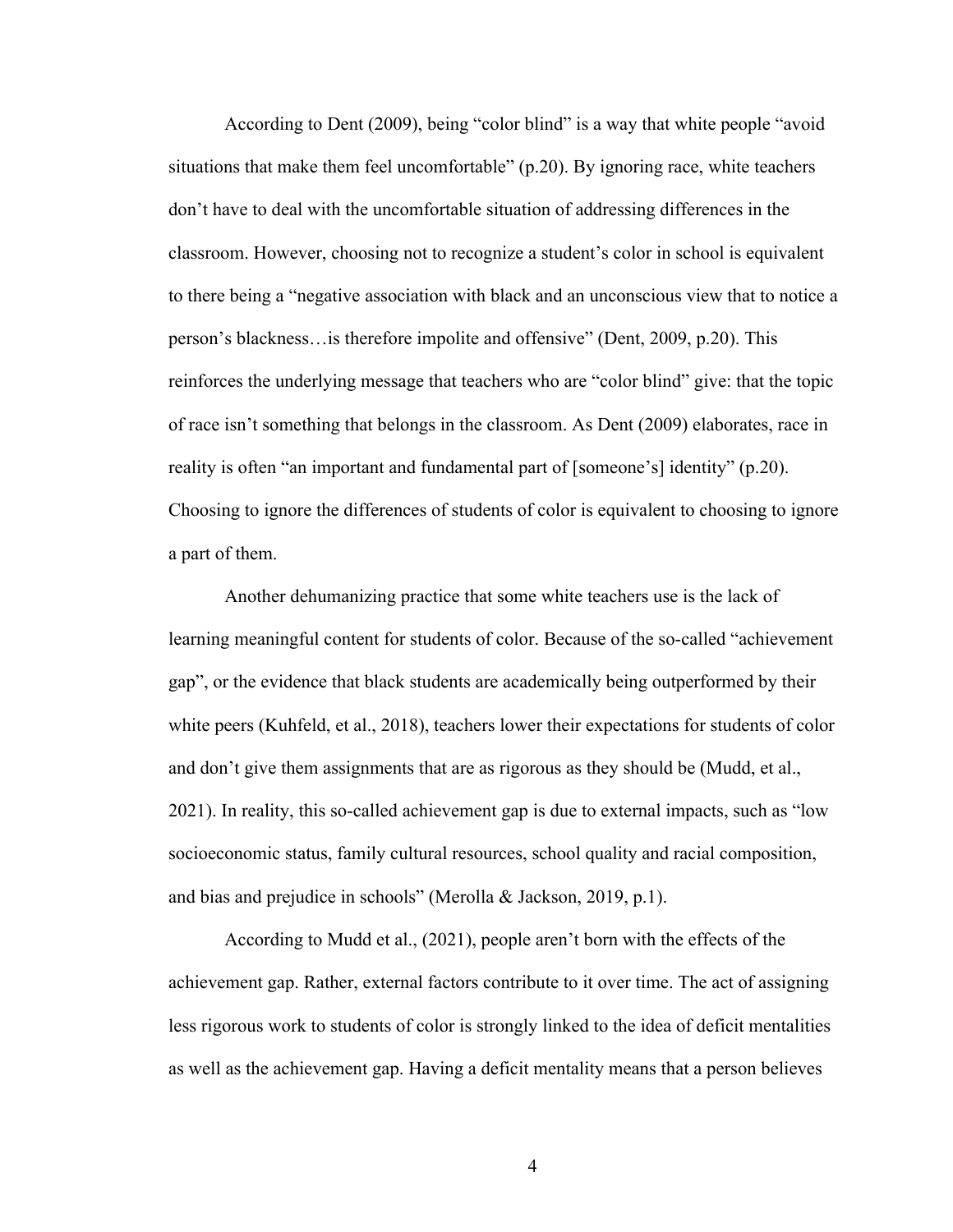that students of color are fundamentally less able to learn than their counterparts. Two common beliefs that make up deficit mentalities about African American students are as follows: (1) That African American students are less academically capable and (2) that they are often seen as "angry or aggressive" because teachers don't understand their background and life stories (Lamboy, et al., 2020). Each of these mentalities take agency away from students of color and prevent them from living up to their full potential when acted upon.

The perpetuation of these deficit mentalities stems from things such as implicit bias as well as "achievement gap" statistics that don't take elements outside the classroom into account, such as poverty and lack of access. Stinson (2006) writes, "African American children, specifically African American male students, are often characterized as incapable of measuring up to the schools' predetermined goals and objectives and lacking the behavioral and social skills and life experiences to be academically successful" (p. 485). These views contribute to students' loss of agency both academically and socially in the classroom, effectively dehumanizing them.

Finally, white teachers often demonstrate inequitable behavioral expectations for their students of color. For example, African American girls are disproportionately punished for behaviors in the classroom compared to white students. According to Lamboy, et al., (2020), "Black girls exist at an intersection of identities (i.e., race and gender), which finds them six times more likely to be suspended from school than their White girl counterparts" (p. 61). The disproportionate singling out of African American students separates them from the classroom community and makes them more outcast and also creates a rift in teacher-student relationships. According to the definition of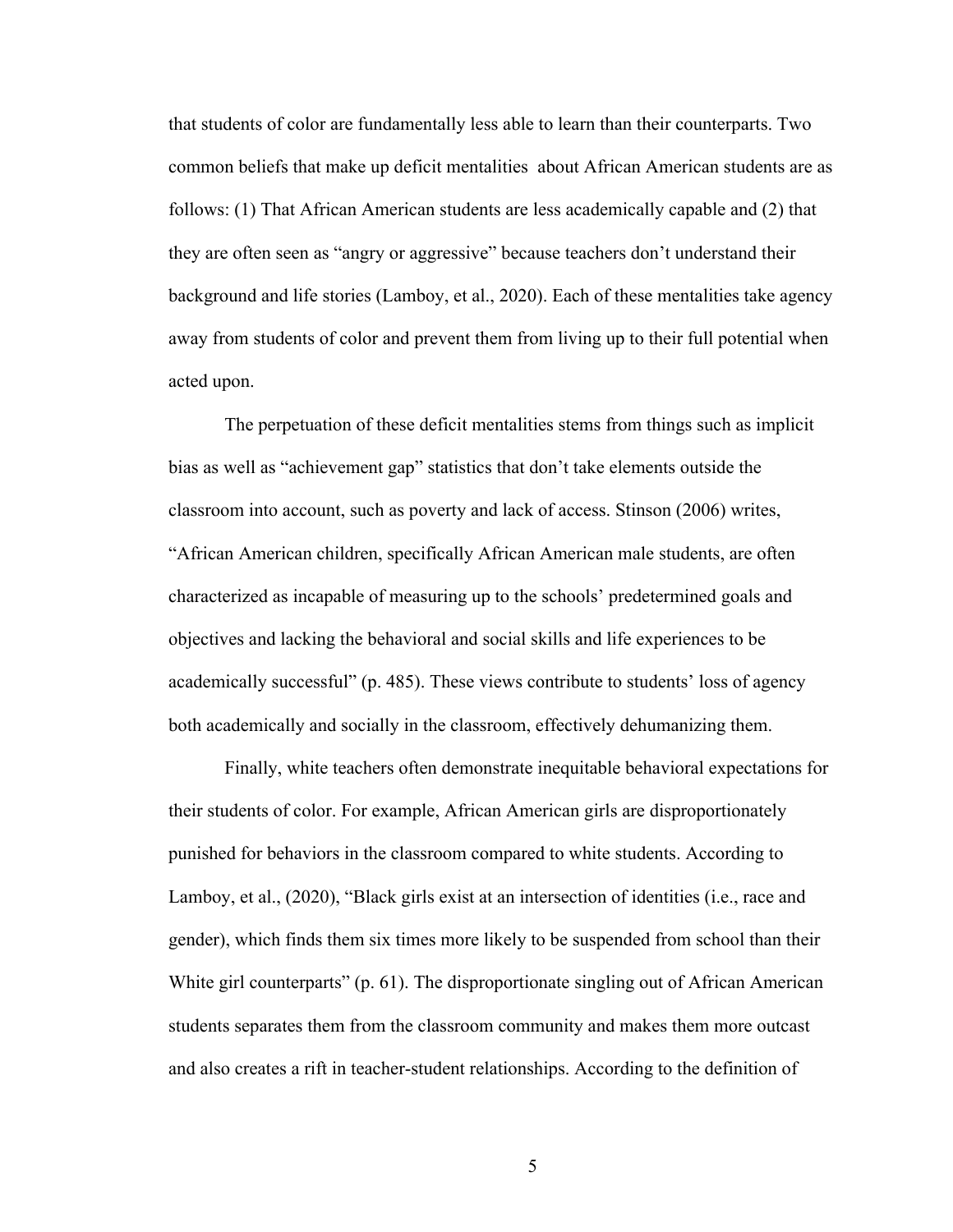dehumanization, separation from a person's community dehumanizes them. Teachers who have inequitable behavioral expectations often don't know this, and thus the cycle continues year after year.

While much of the research on dehumanization in schools is focused on race, it's important to recognize identity outside of this topic as well. For students, identity may mean gender, appearance, or hobbies outside of school. Gender, in particular, is becoming more important than ever for teachers to recognize as an important conversation topic to have with students. According to Dunkerly-Bean and Ross (2018), "75 percent of the more than 150,000 transgender students in middle school and high school in the United States felt unsafe because of their gender expression" (p. 95). When transgender or nonbinary students feel unsafe at school, their identities are invalidated, and they are thus dehumanized.

Teachers must also be recognized as victims of dehumanization in schools. As previously stated, the process of dehumanization involves a loss of identity and diminished self-perception. An important aspect of dehumanization that teachers especially have to be aware of is burnout. According to the Learning Policy Institute, within the first five years of teaching, 19-30% of new teachers leave the profession (Sutcher, et al., 2016, p. 42). This is leading to a crisis in schools because of a lack of employees. Burnout can be devastating in the workplace. According to Evers, et al., (2004), "burned out people suffer from emotional exhaustion, depersonalization and a reduced sense of personal accomplishment" (p.132). A teacher suffering from burnout is not able to reach their full potential to function as an effective teacher.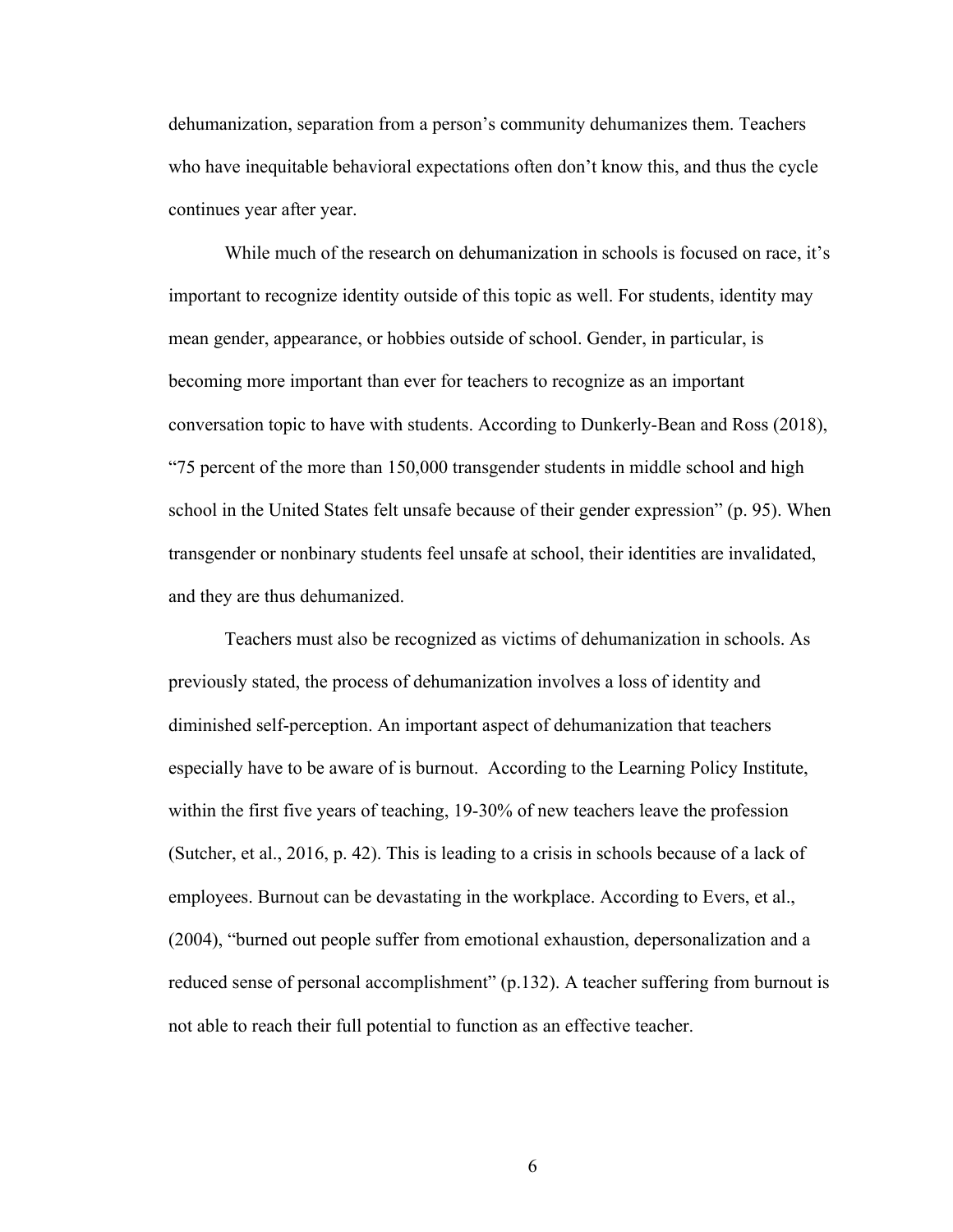According to Deswal, et al., (2015), some key reasons for burnout include student apathy, poor administration, lack of respect, and changes in student behavior. Alternatively, Evers and colleagues (2004) suggest that poor pay, lack of supplies, overcrowded classrooms, unsafe building conditions, climate of high-stakes standards and accountability, and lack of autonomy regarding curriculum development and decision-making all contribute to teacher burnout. Both of these sources examine different aspects of contributing factors for the dehumanization of teachers. There are many ways that a teacher's identity can be lost or muted in the world of education.

Lastly, dehumanization doesn't stop at the classroom doors. This can be evidenced by the shift to online learning due to the COVID-19 pandemic. Students who have a lack of access or have experienced differently paced learning were put at a disadvantage to their peers during the pandemic. It has been shown that non-standardized instructional adaptation puts certain students at a disadvantage because some teachers are more effective via online or hybrid methods than others (Darling-Aduana, et al., 2019). This may make students feel less capable and diminish their self-perception when comparing themselves to peers.

Students returning in person from online schooling may also face challenges in "the remediation of inquiry skills, material, and self-regulated learning skills'' (Schaefer, 2021, p.3). Returning to in-person learning after a traumatic experience such as the COVID-19 pandemic requires a major social and emotional adjustment. K-12 students haven't been able to socialize regularly for almost two years, and these impacts can be seen through their behaviors in school. Socialization, especially for younger students, "may encourage the development of positive social behaviors" (Selerni, et al., 2022, p.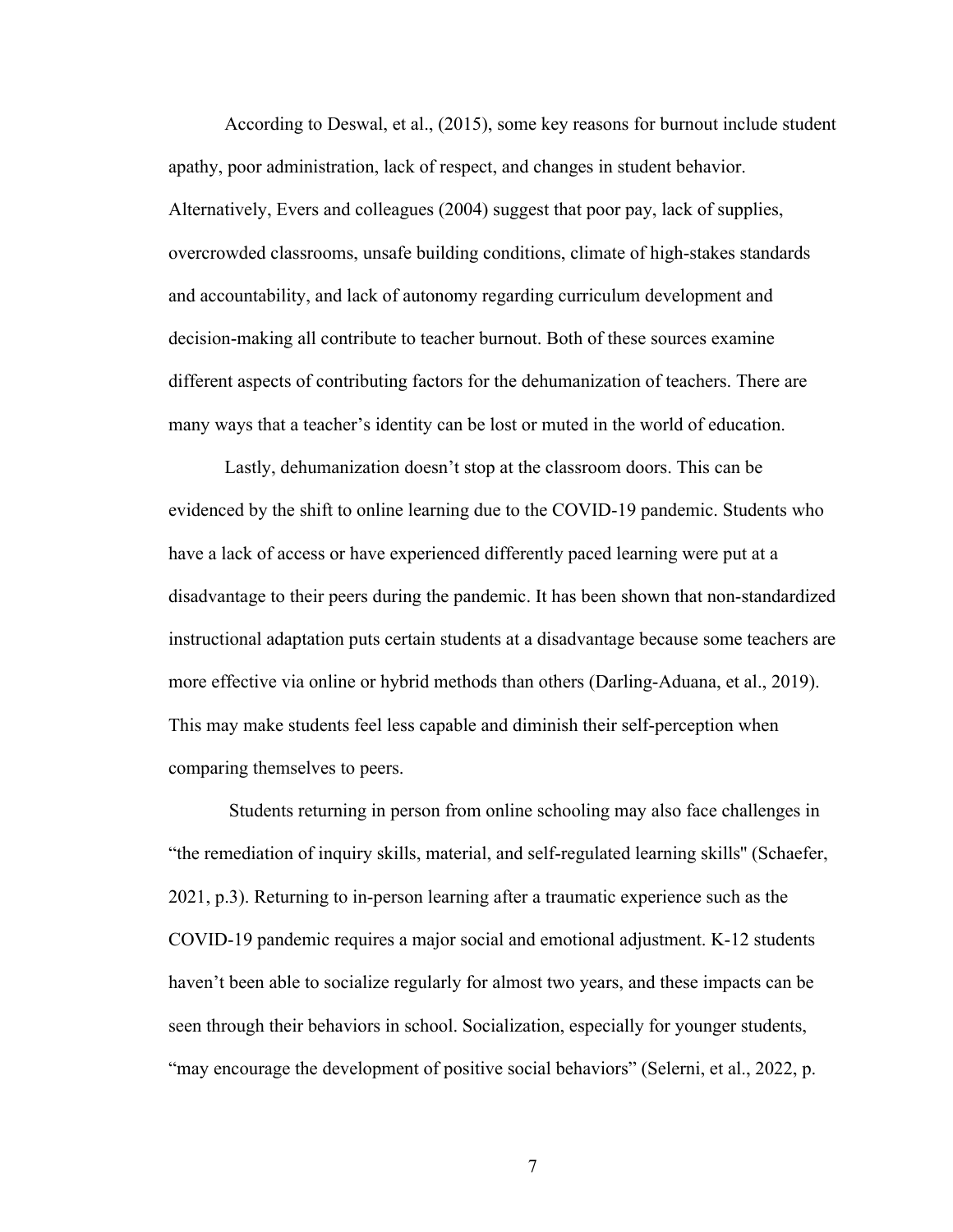7). Without this socialization, students aren't given the same opportunities to develop as before, and this again may lead to diminished self-perception over time.

One of the biggest challenges for online learning is to foster a learning community from afar. Remote learning effectively closes students off from the school environment, which separates students from their community. Successful online learning requires students to be able to have or accomplish certain things. According to Reinprecht, et al., (2021), students must

" [have] access to devices that enable them to study online (ideally a laptop/desktop or tablet)… [be able to] source reliable Internet connectivity and speed, and [have] enough available study time. [Furthermore], they must have the capacity for, and an interest in, further education, sufficient digital literacy to study via digital means and access to subjects that spark their interest". (p. 3198)

Students who weren't able to access these necessary things may have felt isolated and less capable, although lack of access does not define a student's ability.

The identities of both students and teachers are important for schools to keep in mind when considering dehumanizing practices. Race, gender, professionalism, and mental health all combine to define a person's identity along with much more.

Ultimately, the invalidating dehumanizing practices in schools have a significant effect on individuals.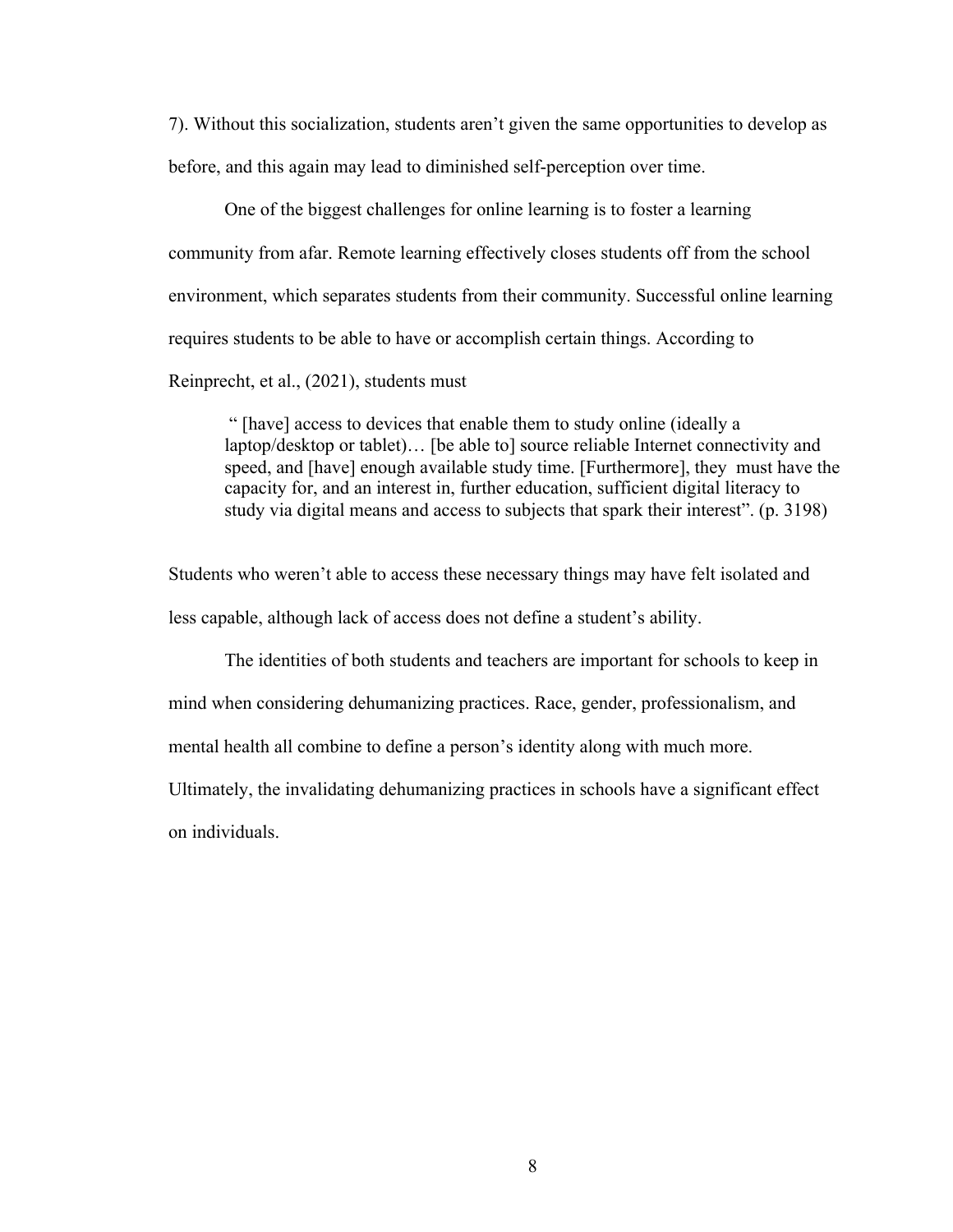# CHAPTER I

# RACE AND RACISM IN SCHOOLS: A CLOSER LOOK

One of the most impactful books that I have read during my time pursuing my undergraduate degree has been *Teaching Toward Democracy* by Ayers, et al., (2017). The first chapter in particular, entitled "Opening the Classroom Door"*,* has stuck with me through the years. The chapter discusses the ideal democratic classroom environment and how teachers can go about creating it. It also explores what it really means to be a teacher, including the major responsibilities of beginning teachers when creating an egalitarian classroom environment.

Whenever I consider what it means to be a teacher, I think about the fact that teachers are there to guide the next generation to become kind, successful, and responsible citizens. In doing so, instruction on how to treat others with kindness and equality is paramount. The creation of a classroom environment in which these traits are encouraged is the ultimate goal and challenge for teachers. As "Opening the Classroom Door" suggests,

"[teachers must] strive consciously to learn and practice a commitment to… care for other people, to accept wild and vast diversity as the norm; to acknowledge that the full development of each is the condition for the full development of all; and to honor and welcome participation, free thought and speech, civil liberties, human rights, and social equality" (Ayers et al. 2017, p. 34).

Acceptance of diversity as the norm in particular is a trait that successful teachers in today's society should have. But what happens when teachers fail to create an accepting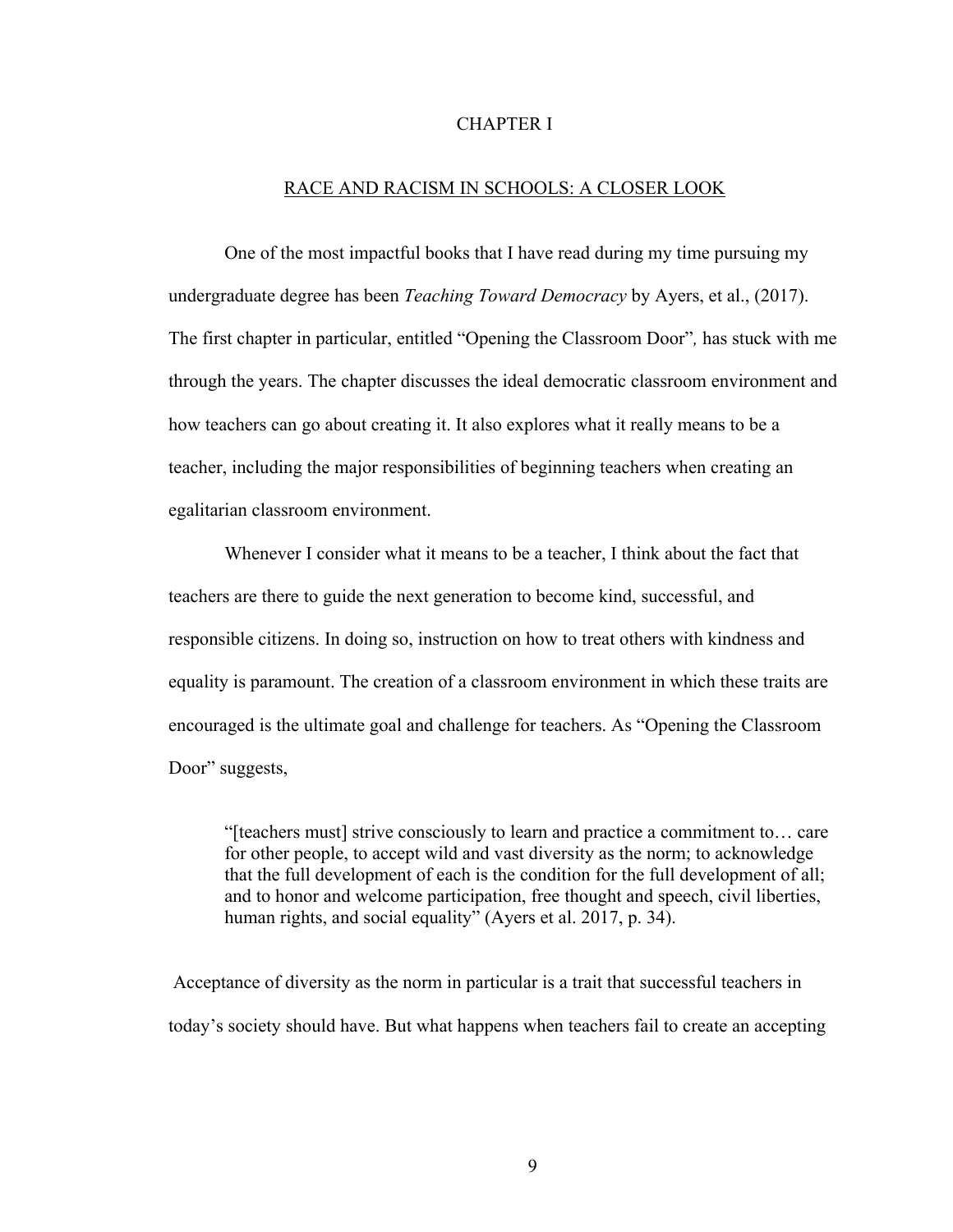and supportive classroom culture surrounding diversity, particularly if they have students of color in their classroom?

Teachers are human and of course they aren't perfect. Mistakes can be made, often subconsciously. When it comes to the topic of race in the classroom, these mistakes are generally due to a lack of knowledge about how to address racial and cultural differences in the classroom (Mudd et al., 2021). These moments when teachers mishandle situations with students of different ethnic backgrounds are important to recognize because they can invalidate student identities and effectively dehumanize them.

According to research, there are four main ways that students of color are dehumanized in school: color blindness, deficit mentalities, lack of meaningful content, and inequitable behavior expectations (Mudd et al., 2021). I will be focusing mainly on the practice of "color blindness" in this chapter. It can be said that Maine lacks diversity as a state. According to the most recent U.S. Census in 2021, 94.4% of Mainers identify themselves as white only (*U.S. Census Bureau quickfacts:Maine* 2021). Thus, teachers in this state, especially in rural areas, may be less prepared to address race in school due to lack of experience with teaching students of color.

I grew up in a very small Maine town that was seemingly in the middle of nowhere. Due to this, my experience with people of color was limited in my formative years. Growing up, probably 99% of the people that I met were white. Because of this, I am still working on becoming better at embracing race and culture in the classroom through my student teaching experience. From this perspective, it makes sense that there may be other teachers in this area with experiences (or lack thereof) similar to mine.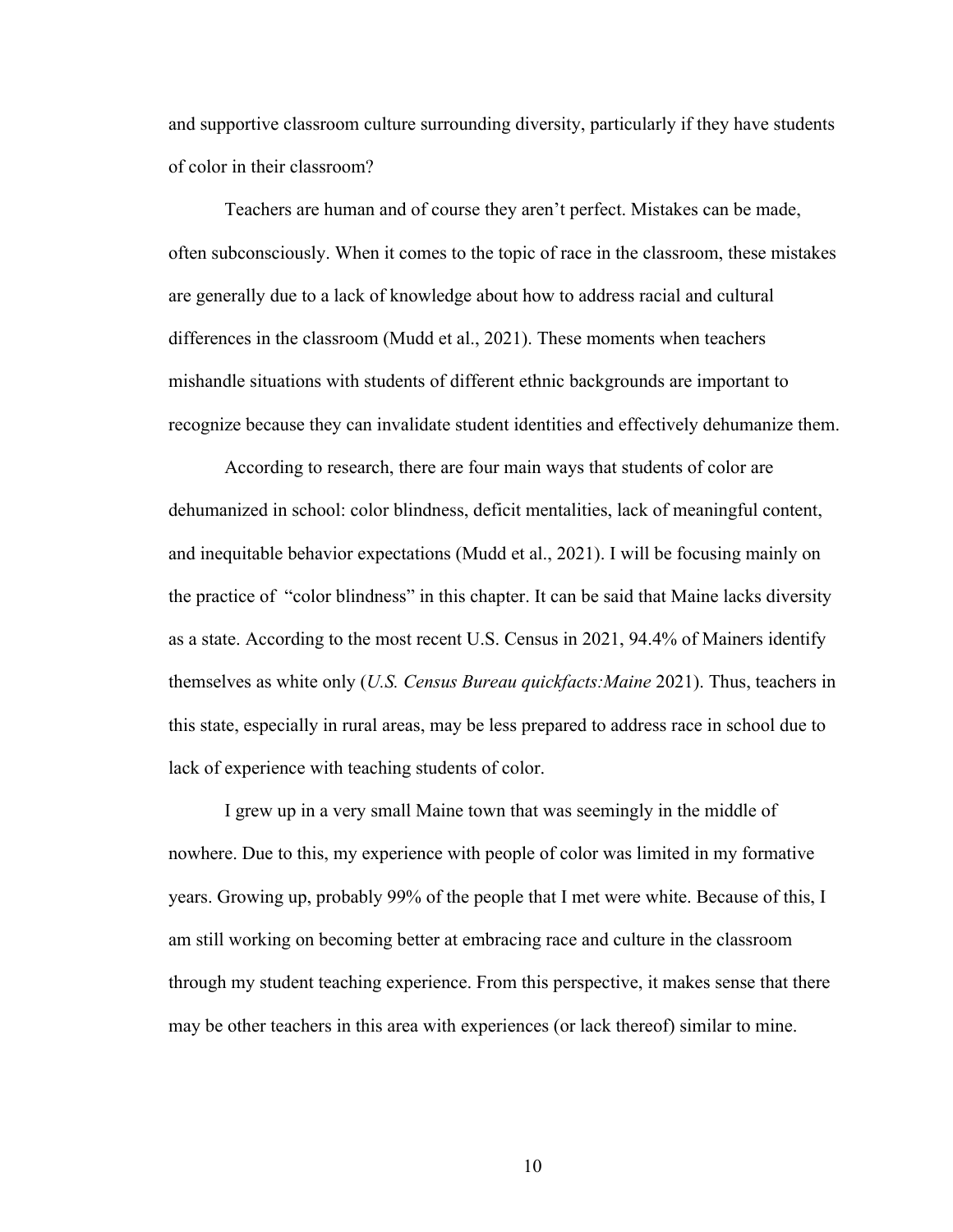Based on this thought, I proposed that a close observation of different Maine classes in action would bring to light some of the dehumanizing behaviors relating to race. The perfect opportunity to do so presented itself when I became a student teacher in a rural Maine town. I was situated to observe and teach four grades and each of the eight classes with which I worked had at least one student who was not white. The goal of my research, observation, and reflection in this case was to determine if any of the dehumanizing practices discussed in research pertaining to race were present in my local area and to determine what I could learn from these situations.

Through my observations during student teaching, it became clear to me that the teachers that I work with demonstrate a deep knowledge and understanding of the topic of race in the classroom. In each of the science classrooms, posters are hung around the room that reflect student identities and these teachers provide a multitude of books in their classroom libraries that have characters of many different racial identities. This shows that the teachers want their students to see themselves reflected as a member of the classroom community.

One particular incident with two seventh grade students solidified my conclusion that one of my mentor teachers was very effective and comfortable with discussing the topic of race in school. One student (let's call him Michael) overheard another student (let's call her Marie) talking about how she was adopted and part Cuban. Michael then proceeded to tell several jokes about Marie being put in a Cuban orphanage and disparaged Cuba in general. Upon hearing this, my mentor teacher corrected him in front of the class to make it clear that racist comments are unacceptable in her classroom. She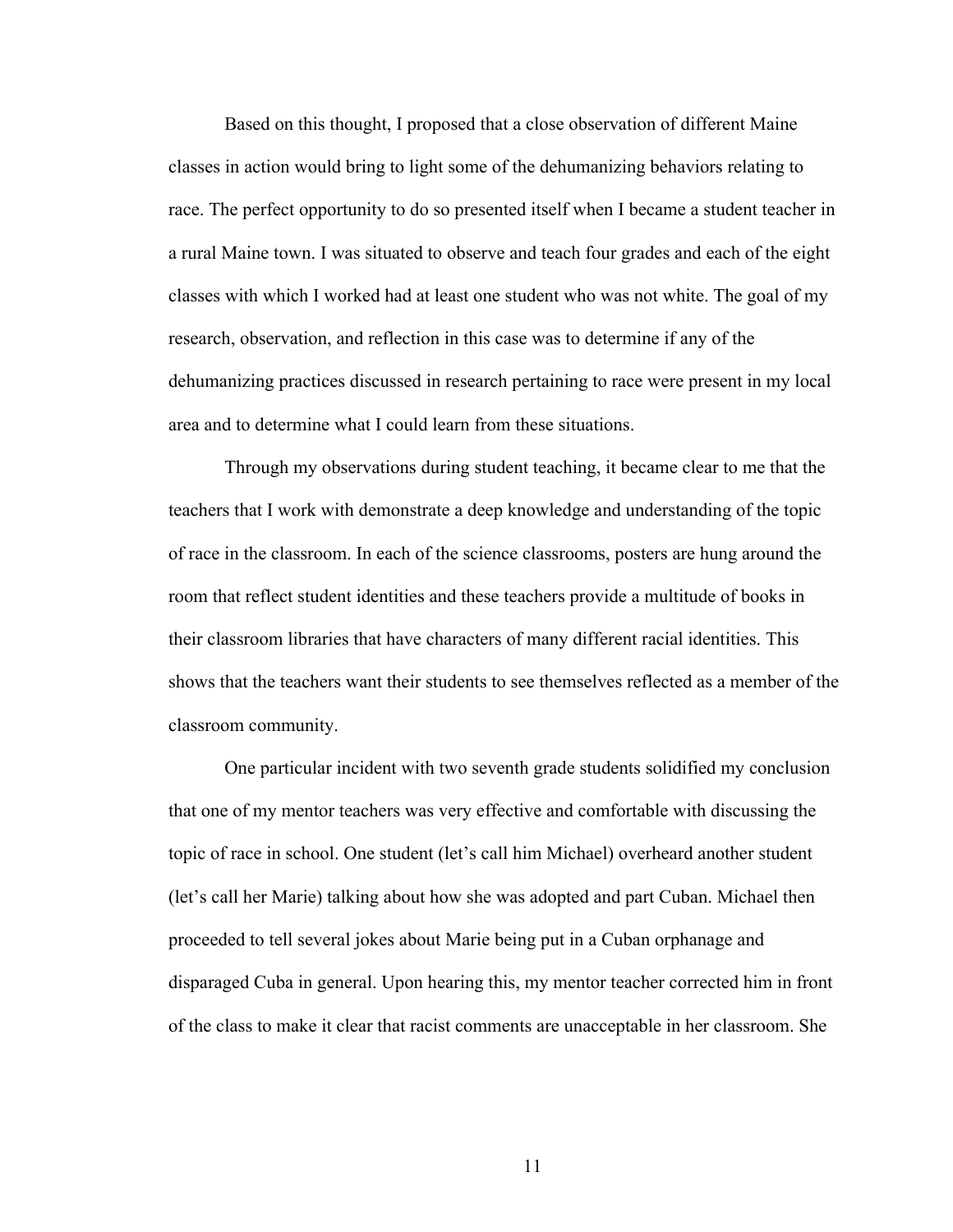then took Michael out into the hallway and had a serious conversation with him. He was sent down to talk with the school counselor more and served a detention that day.

The handling of this situation shows that my mentor teacher wasn't afraid to have difficult conversations surrounding race. She made it clear that she had a no tolerance policy and followed through with a consequence for the student. Upon questioning both of my mentor teachers as to how they became so confident with the topic of race, I discovered that they have had a large amount of professional development training around diversity. They also mentioned the importance of recognizing and working through implicit biases. According to them, self-awareness and reflection are key to improving.

The teachers' creation of an inclusive classroom environment demonstrates the claim in "Opening the Classroom Door" that "[i]f you decide to embrace… diversity (as opposed to spending gobs and stacks of energy denying and suppressing it), your classroom will of necessity become a work of progress as well, unfinished, ever changing, and contingent" (Ayers, et al., 2017). My mentors were constantly reflecting, changing, and working on themselves and their classroom environment to make school a place where everyone felt welcomed.

This understanding of multicultural education is something that I haven't experienced in a public school classroom setting before. Students of color, few and far between when I was a student, always had speculation around them. I remember that many of my friends believed that a particular student of color who moved to my school had to have been adopted, because according to them, there was no way that a minority parent could have decided to live in our town on purpose. The student wasn't disliked,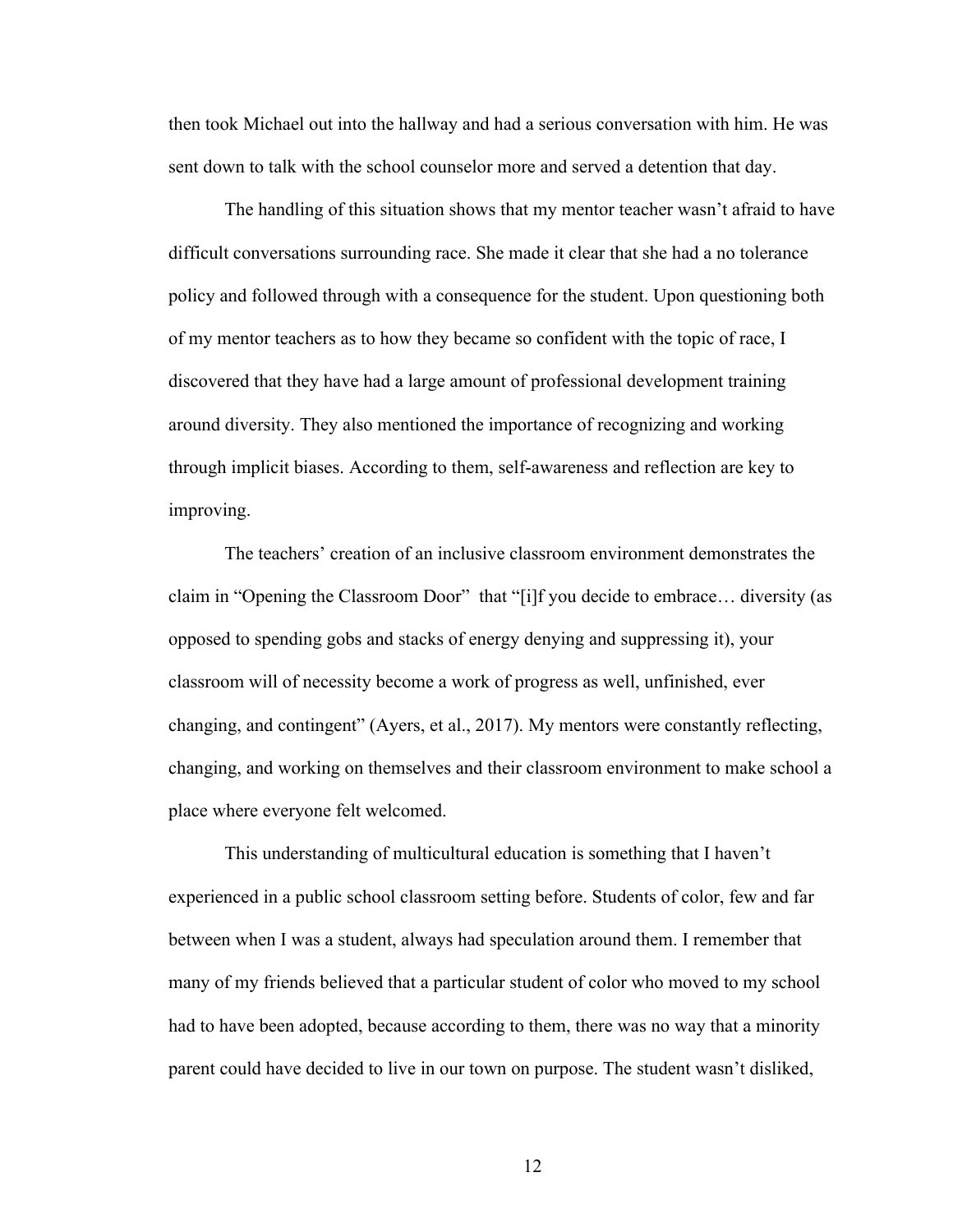but small microaggressions such as these should have been addressed, especially since teachers heard these conversations. That student may have felt ostracized by their peers and invalidated when the teachers did nothing to address this.

Another instance of a lack of knowledge around multicultural education that I experienced as a student was the habit of my middle school teachers to ask students of color to speak for their entire culture or race. One student in particular was often asked to speak on the "African American perspective" on certain topics. While teachers may think that this is a good idea for including a multicultural perspective, it puts students in an uncomfortable position. Imagine if the teacher asked the same question but to a white student. If this seems as ridiculous to you as it does to me, then it isn't a good practice. This student told me that they often felt annoyed that the teacher thought that one person (particularly a child) could speak for the collective thoughts and experiences of millions of others. Students are not automatically experts because of the color of their skin.

Now that I am on my way to becoming a teacher, I have a broader experience and education around the importance of multicultural education and talking about race in the classroom, and I am working to improve my comfort level around the subject. Student teaching has provided me with many opportunities to practice implementing multicultural education and to discuss the subject of race with my students.

For example, there was a Filipino student in one of my seventh grade classes. He takes a lot of pride in where he's from and often talks about life back home. I made it a point during our down time to talk to him and learn about his culture from the stories that he told me about his family. This improved our relationship greatly, and I feel that I have a much better understanding of the student through these conversations. If I had ignored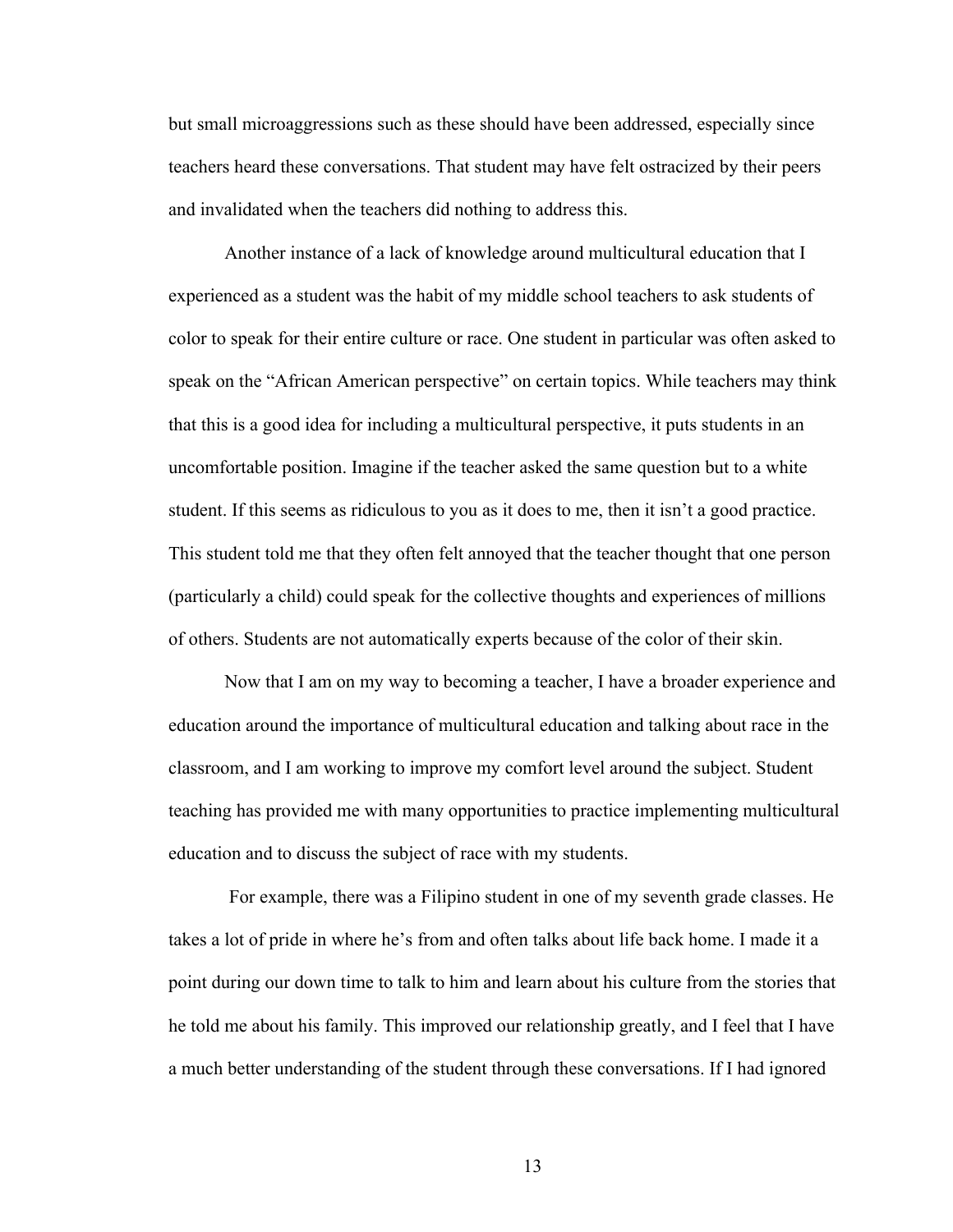his differences, I feel like I would have been cutting off a major part of his identity and aspects of his life that bring him joy.

Another way that I have been using multicultural education in the science classroom has been through ensuring that students feel represented by the media that I show. For every short video clip that I show with a white person, I ensure that the next one features a person of color. While this may seem small, I believe that it's important that the students see themselves as scientists. Anyone can be a scientist, and this is one way to show them that this is true.

I know that I have a long way to go to achieve the level of comfort and ease with which my mentor teachers address race in the classroom. My past experiences as a student may have set me back, but I am going forward with dedication towards implementing multicultural education because I truly believe that every student deserves to see themselves as an equal member of the classroom community. As a white person, I acknowledge that I am writing this paper from a privileged perspective. I have never personally experienced racism or felt uncomfortable in a room full of people who were all different than me. I have never experienced the struggles that people of color in America face every day.

My aim in writing this paper is to raise awareness to the importance of bringing the discussion of race into the classroom and to identify and evaluate ways that this may have been mishandled by teachers and administration in my experience. I find that I firmly stand by the opinion in "Opening the Classroom Door" that embracing rather than ignoring diversity is a necessity in order to create a learning environment in which all students feel welcomed and valued. Based on this reflection, my future goals for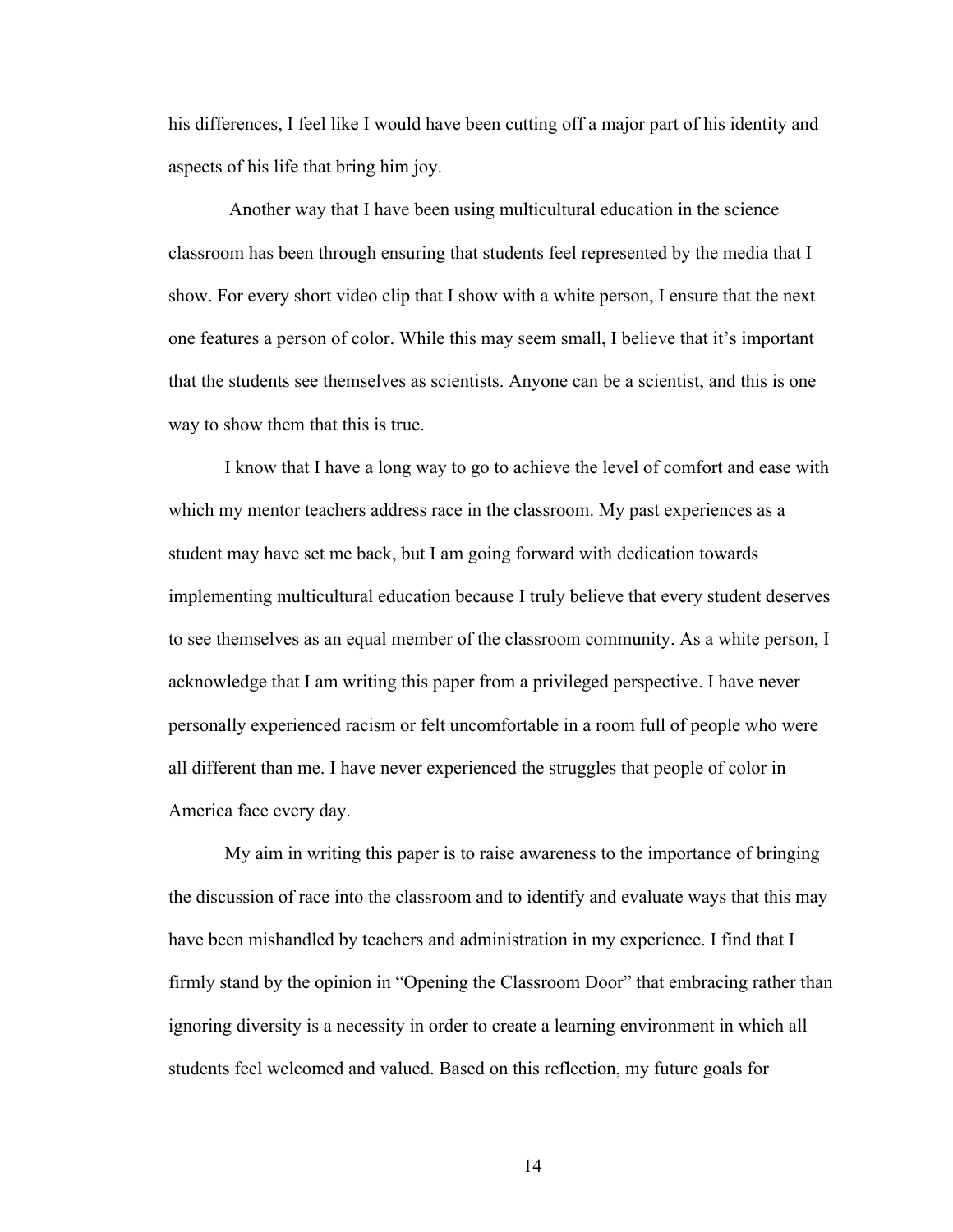embracing diversity in the classroom include getting more practice working with students of all different backgrounds and having a continued dedication to professional development and improvement so that I can be the best teacher possible for all of my future students.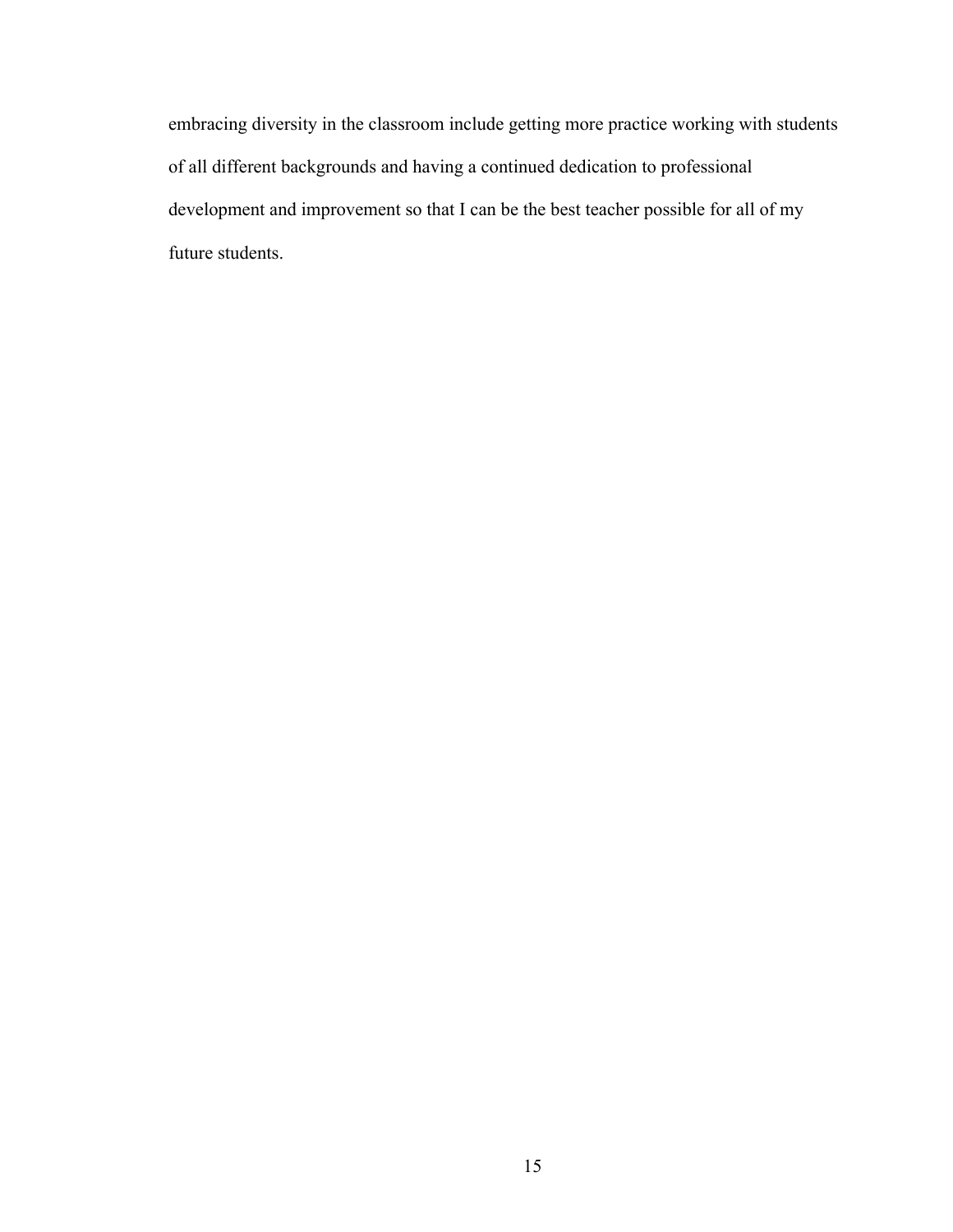# CHAPTER II

#### THE IMPORTANCE OF HONORING IDENTITY

A person's identity is what makes them unique. I take pride in my identity as a successful college student, on the precipice of graduation. I see myself as a future teacher, coach, and mentor. I identify as the "mom friend" of my house and always make sure that everyone has what they need. My identity as all of these things and more has been formed through my relationships to others, my experiences, my morals and values, and my emotions. I am proud of who I am, and my actions and appearance reflect this.

I display my identity through what I wear, which often is composed of bright, cheerful colors and Converse sneakers when appropriate. One of my favorite things to wear to school has been these sneakers because they are comfortable and they help me to express myself as a member of a younger generation. Many of the older teachers will wear regular running shoes on appropriate days but only the younger ones in the school wear Converse sneakers. While I am a peer of teachers of all ages, I like to demonstrate my identity as an upcoming teacher from a new generation.

When a person's identity is undermined by others, it results in dehumanization. In essence, the person loses agency over themselves and feels invalidated. If someone were to tell me that I would never be a teacher or that teaching is just "glorified babysitting," I would feel small, and I would begin to see myself as less capable over time. If the school that I worked at had a strict dress code that prohibited teachers from wearing bright colors or converse sneakers, I would feel less like myself. My clothing gives me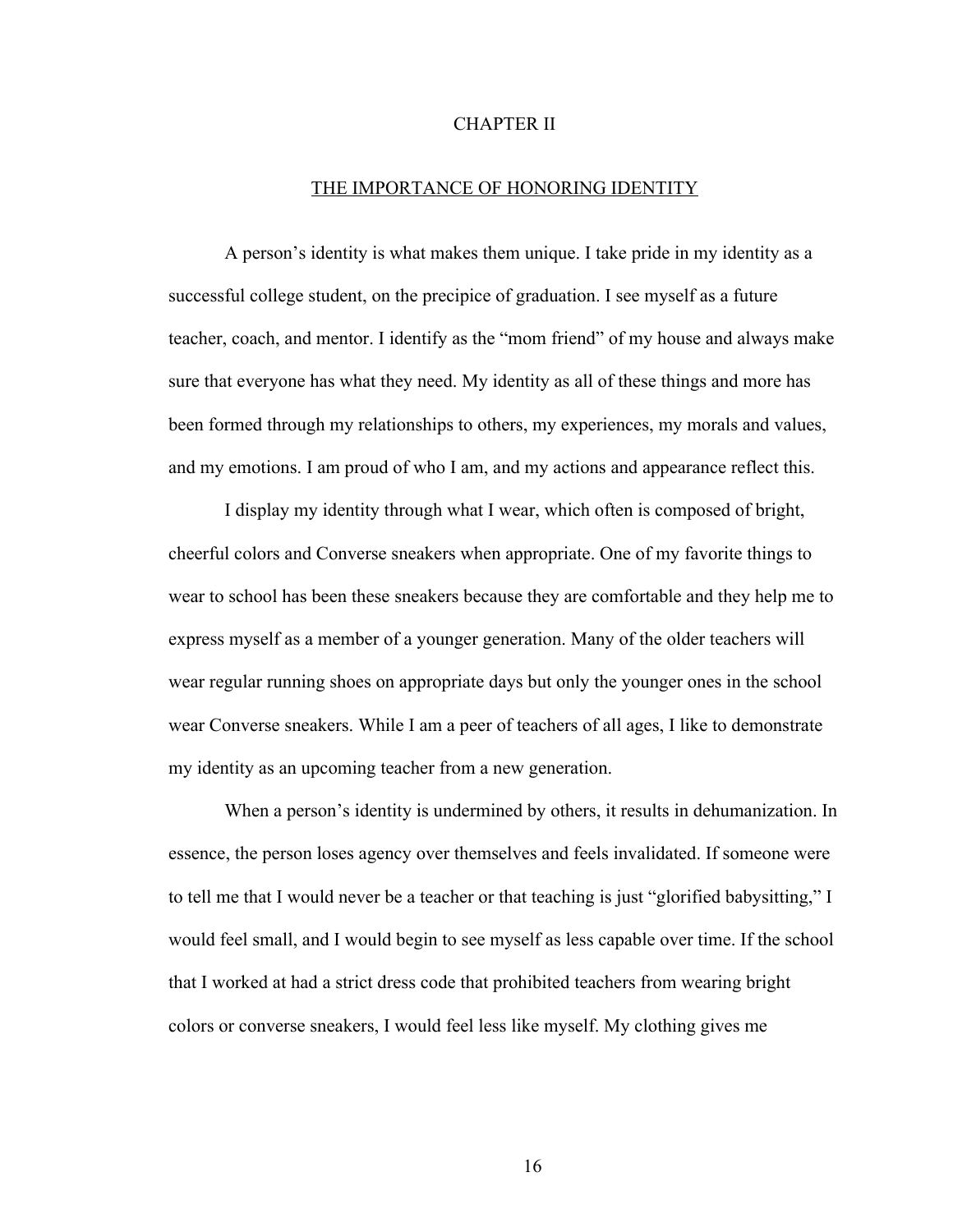confidence, and when I feel that I am dressed in something that shows who I am, I feel more capable as a teacher.

While negative discourse and dress codes aren't the biggest struggles that teachers face, my experiences as a beginning teacher show that identity plays a major role in a teacher's self-perceived ability to teach. Being supported and encouraged to be yourself, follow your passions, and make teaching a lifelong career makes all the difference. When a teacher is underappreciated, underpaid, and treated unprofessionally, their identity is violated. Over time, the frustration from these experiences builds up and can lead to burnout.

According to research, the teaching occupation experiences one of the highest rates of burnout in the country (Evers, et al., 2004). Things like low pay, lack of respect, student apathy, and even unsafe or unsanitary conditions in schools contribute to this crisis (Carter Andrews, et al., 2016). In my experience as a student teacher, I have witnessed teachers face these conditions every day. There have been two major issues that have been causing teacher frustration over the course of the school year that have invalidated the teachers that I work with. Both of these areas of frustration center around a lack of professionalism in the workplace and added responsibility for teachers.

The first issue has to do with teacher salaries. The administration of the school that I student teach at made a mistake with the pay scale in the past year. This prevented some of the teachers from gaining their agreed-upon salary increase with the number of years they worked at the school. Teachers felt that the administration didn't care about their hard work and professionalism, inciting anger and frustration. My mentor teachers both talked with me about the importance of reading your contract very closely each year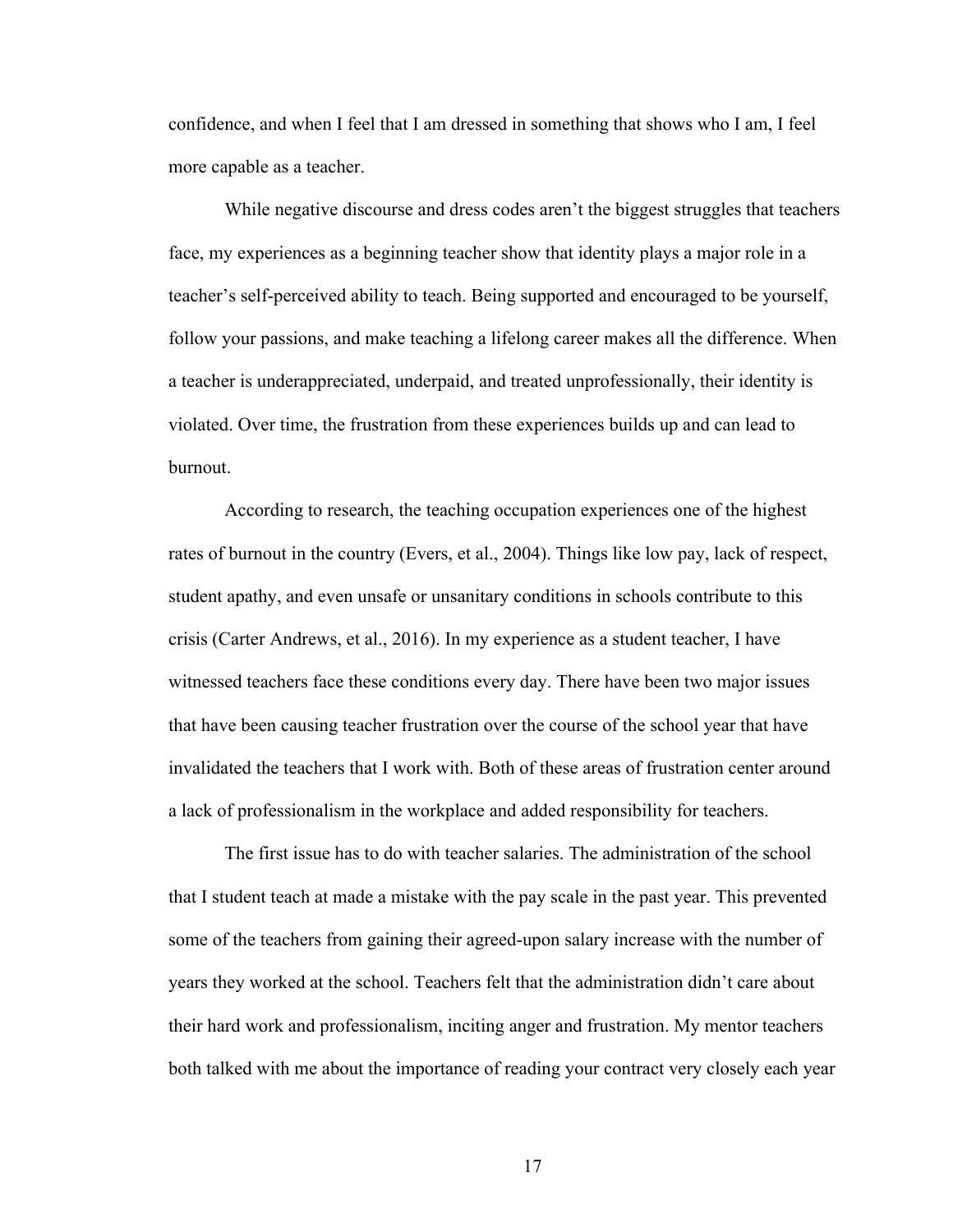and ensuring that what you are being paid is consistent with it. They expressed that they should not have to do this, and the school administration should be competent enough to find and fix these mistakes, but from their experience at this school, it's an added responsibility for them.

The other major issue at the school has been maintenance. Many of the teachers agree that the school isn't being properly cleaned, evidenced by trash that stays on the floors in the hallways for weeks, dirt on the floors and carpets, and dirty bathrooms. It's gotten to the point where many teachers upstairs have begun sweeping the hallway and classroom floors themselves. Teachers deserve to work in a clean environment, and the added work of ensuring that the school is sanitary should not be falling on their shoulders. It adds an extra burden to their already full plate, but a clean learning environment is necessary and should be expected.

Both of these issues at my school demonstrate a lack of professionalism in schools. Teachers aren't treated as the professionals they are and that takes a toll on them. My mentor teacher often discusses how difficult this profession has become in the last few years and that she is planning on changing her certification towards Physical Education in order to have a more "relaxing job". This is an example of burnout- my teacher loves her job of teaching science but feels mentally incapable of continuing what she is doing due to circumstances that are out of her control.

Likewise, students often feel the effects of violation of identity in the classroom. According to Ayers, et al., (2017), teachers have a responsibility to recognize the humanity in their students and honor their identities: "A first and fundamental challenge is to see your students--beyond the blizzard of labels based on deficits--as three-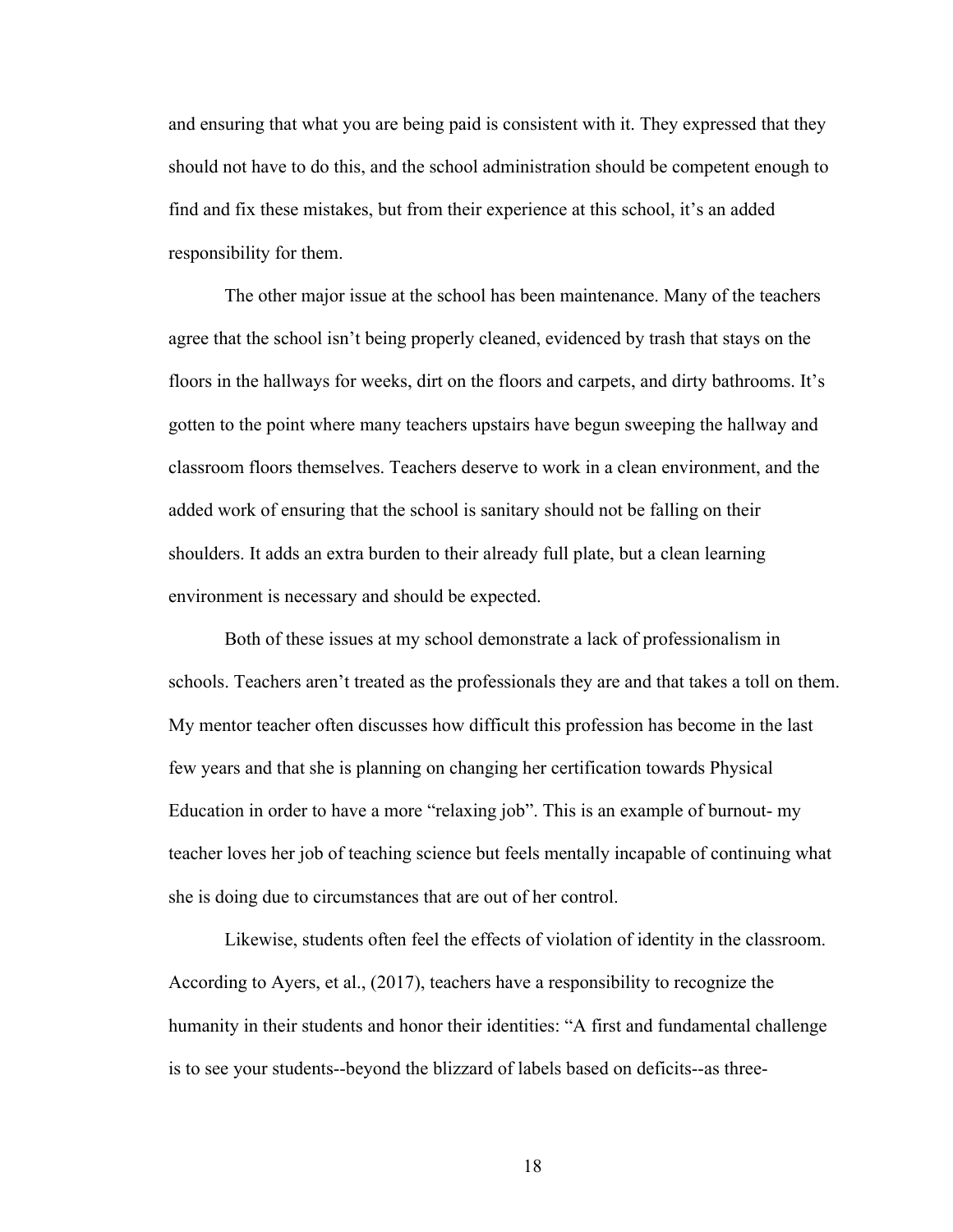dimensional creatures, people of heart, mind, and spirit *just like yourself*" (p. 32). While the goal is to honor and accept students for who they are and how they choose to present themselves at school, teachers can unknowingly undermine student identities by not recognizing their humanity.

Some of the practices that invalidate student identities may be attributed to the topic of race discussed above, while other reasons may relate to topics such as gender, religion, dress code, and unwelcoming classroom environments. During my student teaching experience, I unfortunately encountered one such situation where a transgender student's identity was invalidated by my mentor teacher.

One of my eighth grade students is a female to male transgender person. He prefers He/Him pronouns and sees himself as male although he sometimes wears traditional female clothing. My mentor teacher is not fully supportive and embracing of this student's decision to transition. She told me how she often gets in trouble with administration for accidentally misgendering the student. She attributes her misgendering to the fact that he wears female clothes once in a while and that it trips her up. While it can be difficult to remember to use the correct pronouns on the fly, it is important to practice and to correct mistakes you make. My mentor teacher doesn't correct her mistakes during class and does not discuss gender identity with this student. Since the student chooses to talk to the administration when he feels invalidated instead of the teacher herself, it's obvious that the student doesn't feel that the classroom is a safe space to discuss this invalidation.

I infer that the student may not feel welcomed or wholly accepted in the classroom and is therefore dehumanized. Since this discovery, I ensure that when I am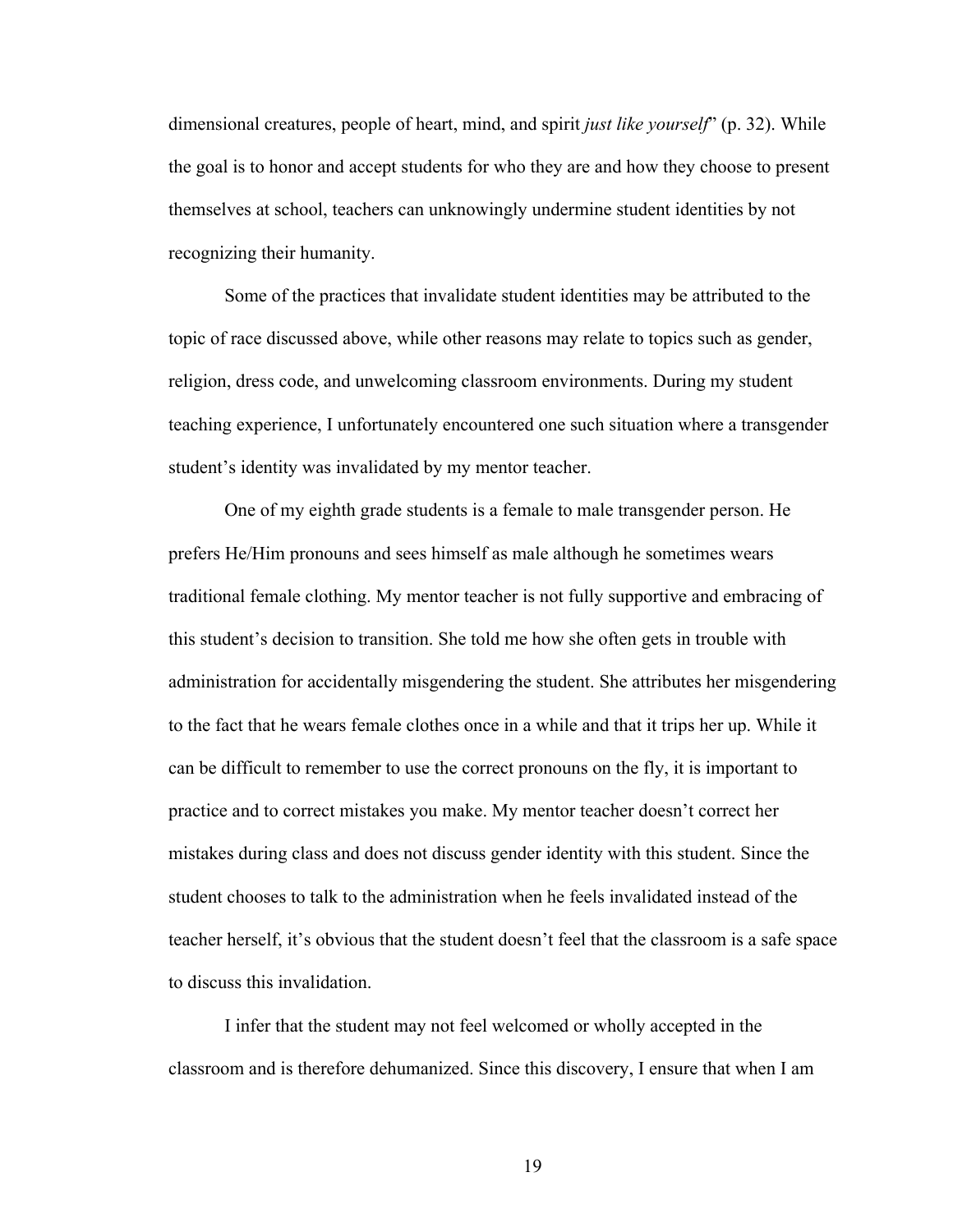teaching, I address the student using the correct pronouns and immediately correct myself and apologize when I make a mistake to normalize this for my mentor teacher.

Constant invalidation shows a lack of respect towards students, which could lead to a decline in their mental health. Teachers should understand that their students are people too, with problems and lives of their own. It's important to remember, as Ayers, et al., (2017) put it, that "looking at our students draws us deeper into the contexts and circumstances of their lives- family, community, culture…" (p. 32). Learning about their background and stories is the only way to gain a deeper insight into their identity and to learn how to honor it. In general, it's the teacher's responsibility to learn about their students and to create a classroom culture and environment in which it's encouraged for students to discuss things such as mental health and violations of identity.

As a future teacher, this reflection has taught me that there is much more to a person's identity than meets the eye. Analyzing my own identity has helped me to recognize how I would feel if I were invalidated, and I believe that I understand the importance of honoring identities more than before. I've also found that I should take the time to form close relationships with my students and to foster a classroom environment that makes it a safe space to discuss mental health and feelings of invalidation.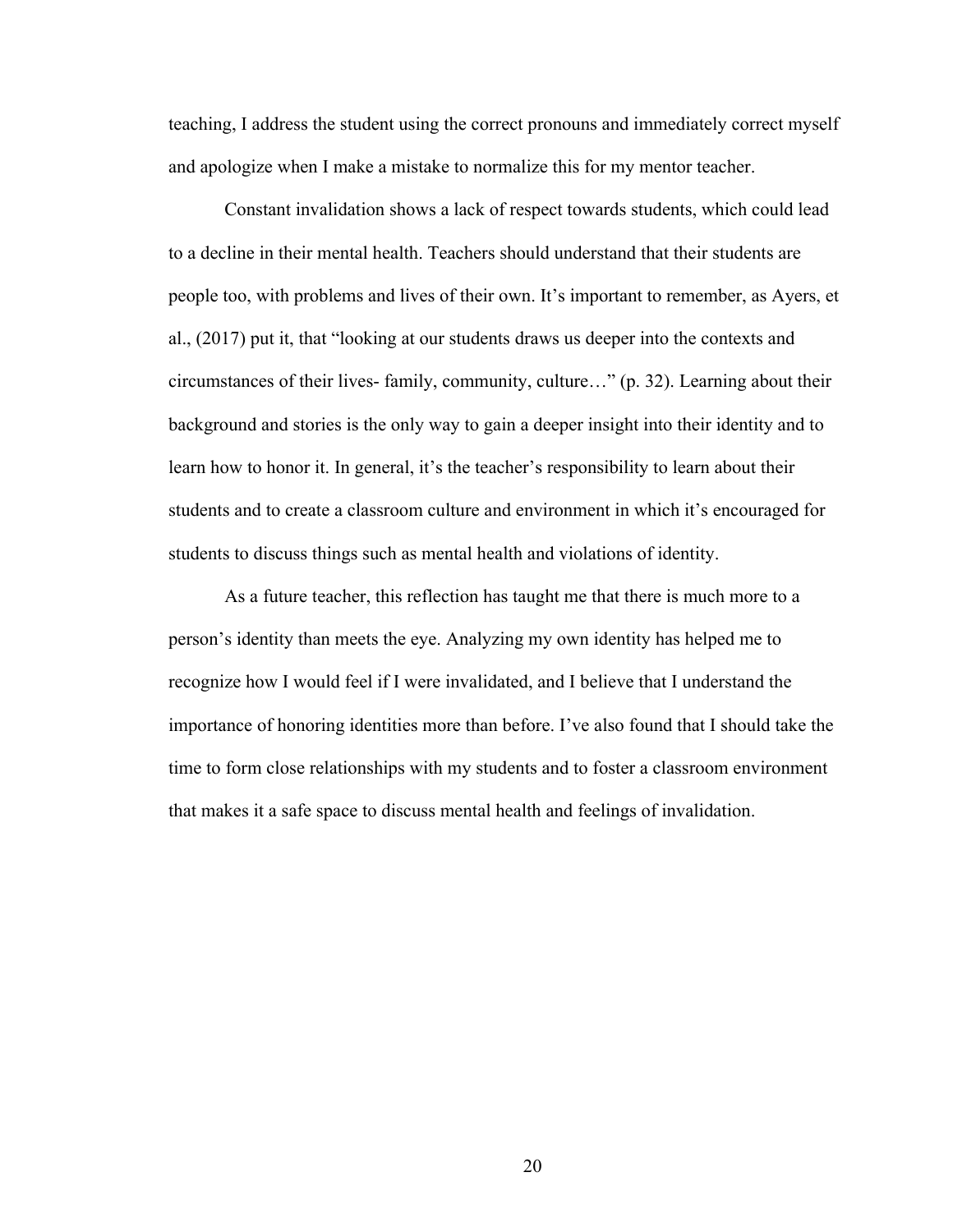# CHAPTER III

# IMPACTS OF THE SHIFT TO ONLINE LEARNING DUE TO COVID-19

Since the COVID-19 pandemic began in March of 2020, K-12 education has been turned on its head. Teachers learned how to use new technologies, engage students at home (who suddenly had a whole new host of distractions available), how to enforce sanitation and safety measures, and how to multitask with hybrid learning (Schaefer, 2021). It can be said that because of these new responsibilities, teachers' jobs became increasingly difficult over the past two years.

I believe that students and teachers underwent a traumatic experience due to the sudden transition to isolated learning. It's important to reflect back on how this transition was handled by schools in a way that demonstrates an understanding of humanity (or not) so that if we ever experience a similar situation, the best course of action is taken to ensure that students are not dehumanized in their education.

As a college student at the time of the nationwide lockdown, all of my classes were shifted to an online modality, some synchronous and some asynchronous. The biggest issue that I encountered at first was that I didn't have my own quiet place to work or connect to Zoom calls because the WiFi in my parents' house didn't extend to my bedroom. I did all of my classes in the living room or at the kitchen table, where my family would be going about their day in the background. This was distracting to me at times. Luckily, my parents were able to purchase a WiFi extender, and I was then able to do my schoolwork in a private location. I can imagine that younger students with the same lack of a study space would be distracted as well, and that this could be reflected in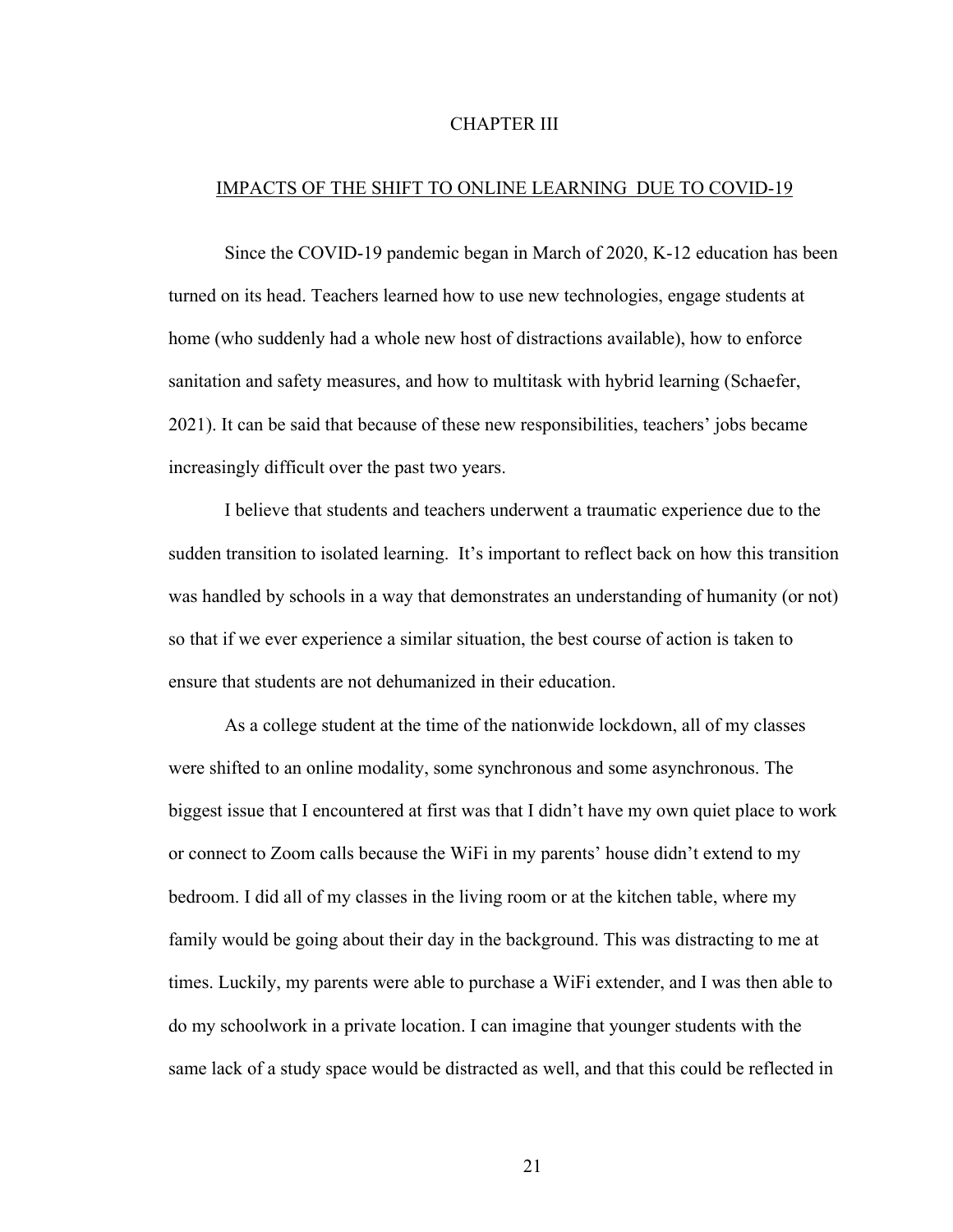the amount and/or quality of work that they would submit and potentially causing diminished self-perception if students felt that they weren't living up to expectations.

In my experience, the students that I teach are very sensitive to their selfperception and often compare themselves to others. Quality of instruction during the shift to online learning may have contributed to diminished self-perception in students. The differences between instruction and curriculum covered among different teachers during the pandemic caused inequality in student knowledge and ability (Darling-Aduana, et al., 2019). Because each teacher had different methods and speeds of teaching their students after the shift to online learning, students of the same age in some classrooms may not have been at the same academic level as those in other classrooms.

I have noticed this phenomenon in the school that I was placed in for student teaching. One class of eighth graders is much more independent when doing assignments than another class. Upon further investigation, I learned that the class that is currently less independent had done all of their difficult assignments together as a group during remote learning, while the more independent class had done difficult assignments on their own more often and problem-solved instead of asking for help. Some students in the less independent group often seem embarrassed to ask for help and put themselves down by saying things like "I know this is a stupid question…". This shows that they may be comparing themselves to others in their grade and feeling less capable due to the fact that they have had less of an opportunity to practice difficult independent work.

A large part of student identities is rooted in their social lives and self-perception. Their place in the classroom and among their peers is paramount to them during their development. The shift to online learning isolated students from their school community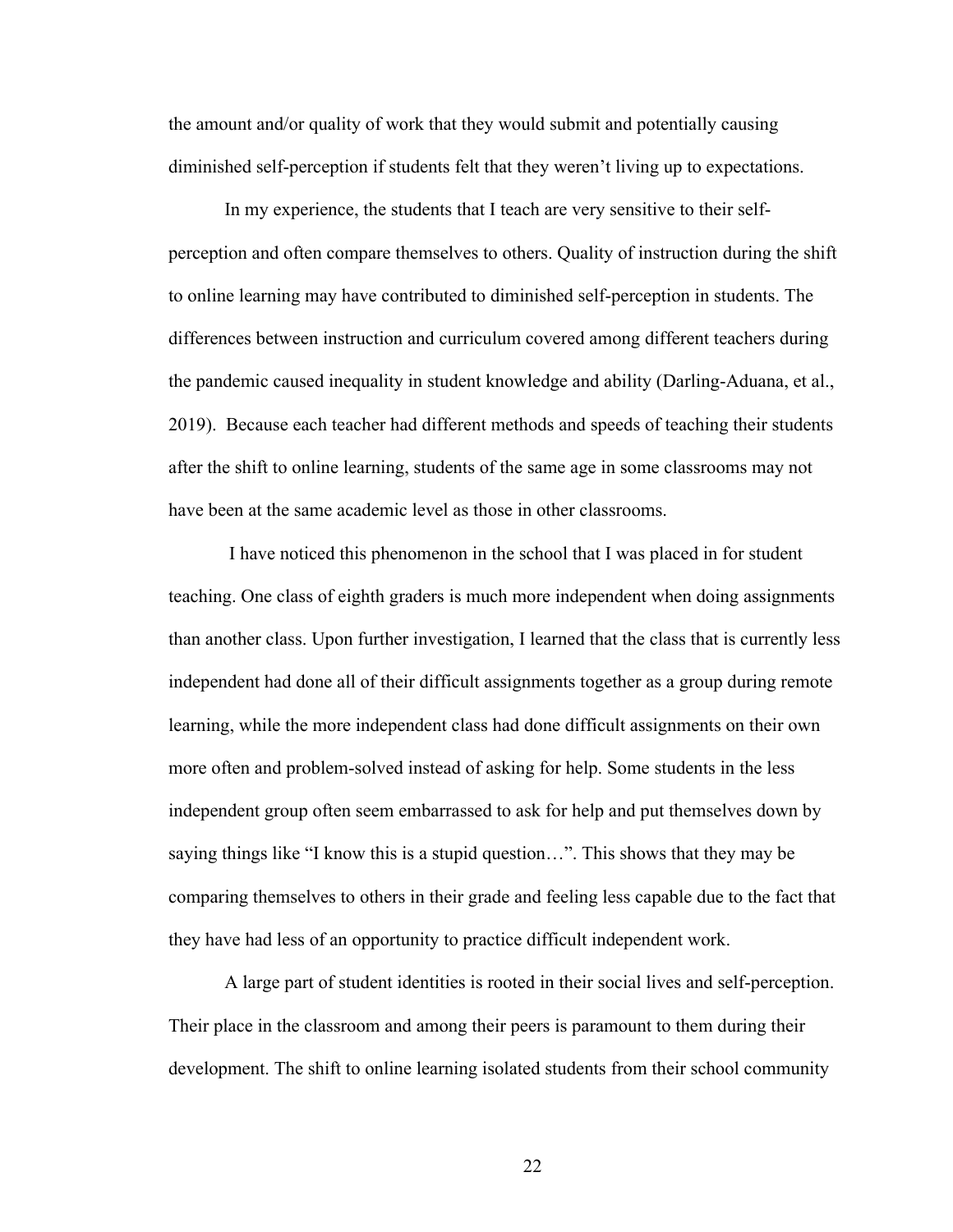and contributed to a diminished self-perception, thus dehumanizing them. While this could not have been helped due to the importance of safety during the pandemic, it still had some major effects on mental health and social development. Because of this, effective teachers should take the time to "validate students as persons…[and] work extra hard to become sensitive to how they see themselves, who they are, and what they are becoming" in order to show that they care and value students (Ayers, et al., 2017).

In situations such as these where students have much bigger problems on their minds than what homework they have due that night, teachers need to recognize the importance of mental health over schoolwork. Teachers who expected their students to continue as if nothing happened invalidated the experiences of students who were really struggling with such a colossal shift in their lives.

In the fall of 2020, I was placed in a virtual 100-hour observation at a local middle school in Maine. I assisted students who were attending class online while the teacher taught the rest of her students in person. I could see that teaching both online and in person was complicated and difficult for teachers and that many students did not complete work or submit it on time. After a conversation with my mentor teacher at the time, I learned that the school wasn't putting a large amount of stress on student work completion at the time because of the epidemic of mental health issues that many of the students faced. Students were graded mostly on class participation and attendance for months.

This shows a deep understanding of supporting students through mental health crises and reflects humanity in the classroom by showing an understanding of the fact that students are "three-dimensional creature[s] much like yourself; [people] with hopes,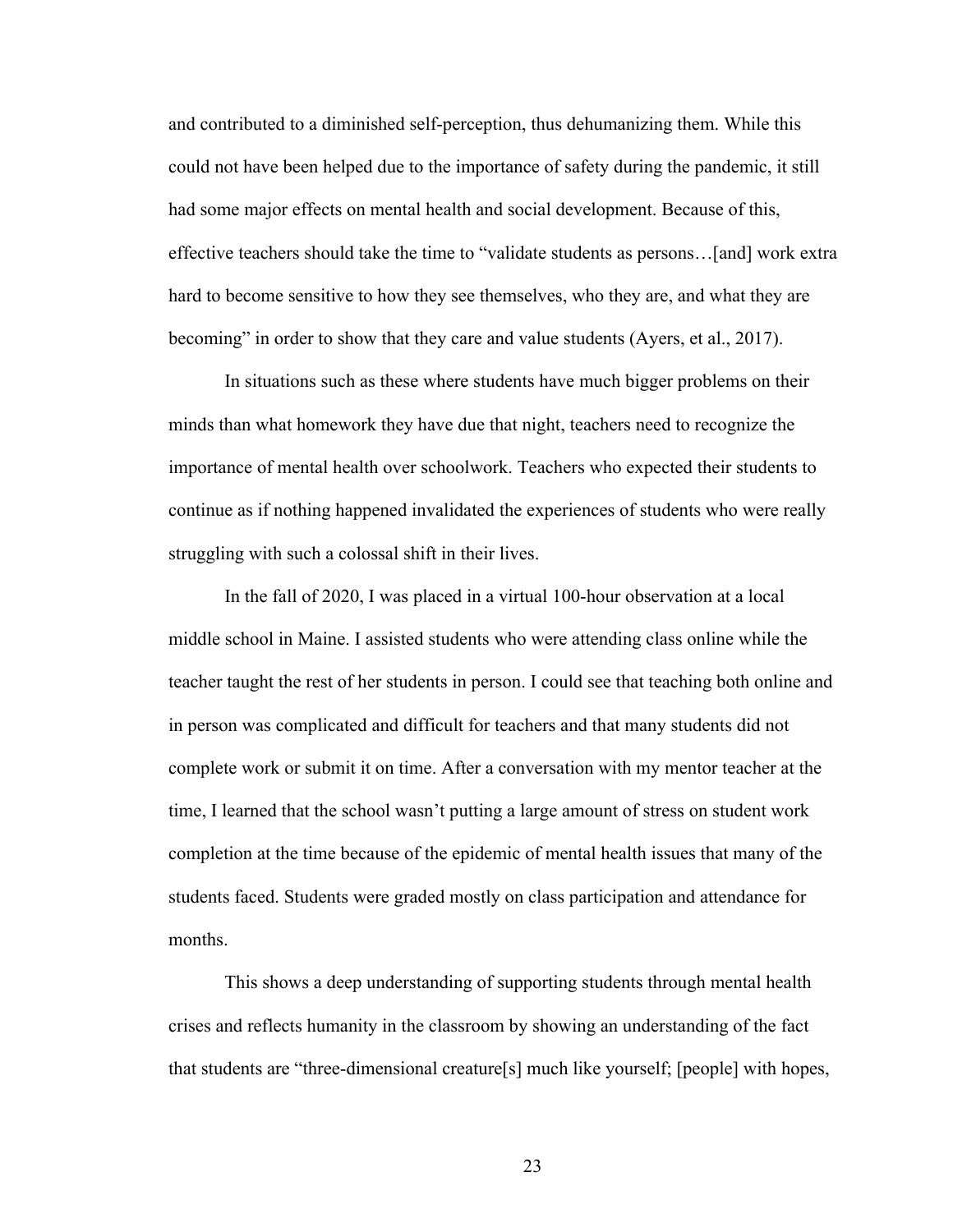dreams, skills, and experiences; each with a body, a mind, and a spirit that must somehow he valued, respected, and represented in your classroom and somehow taken into account in your teaching" (Ayers, et al., 2017 p. 19).

The teacher in this placement cared more about her students willingness to show up and be a part of the class community online than the work that they were getting done. This shows that she valued the students as individuals and cared about them, not just their academics. Recognizing student feelings and emotions validates them and shows students that their feelings are important. "Opening the Classroom Door" says that "if a child is hurt or angry, thrilled or overjoyed, bored or distracted, recognition of those feelings is supporting the child's integrity" (Ayers, et al., 2017, p.32). This validation opposes dehumanization, instilling a feeling of worthiness to students. In a time when students were so isolated, this validation was a very useful tool to keep humanity in the classroom.

Another effect of the shift to online learning that may have led to dehumanization was the loss of the opportunity for social development. A great deal of social development occurs when students are in school. Peer interactions build social skills and communication. It could be suggested that young students missed out on developing those skills early on and are now having to catch up in person, creating a dramatic shift from at-home learning to in-person learning.

While middle school students have had the chance to develop vital social skills in their earlier years, they have returned to school after a long period of interruption, and this gap is obvious from their behavior. One of my first conversations with my mentor teacher in January of 2022 was learning about how the fifth-grade students this year were behaving as if they were much younger. Other teachers agreed and attributed this to the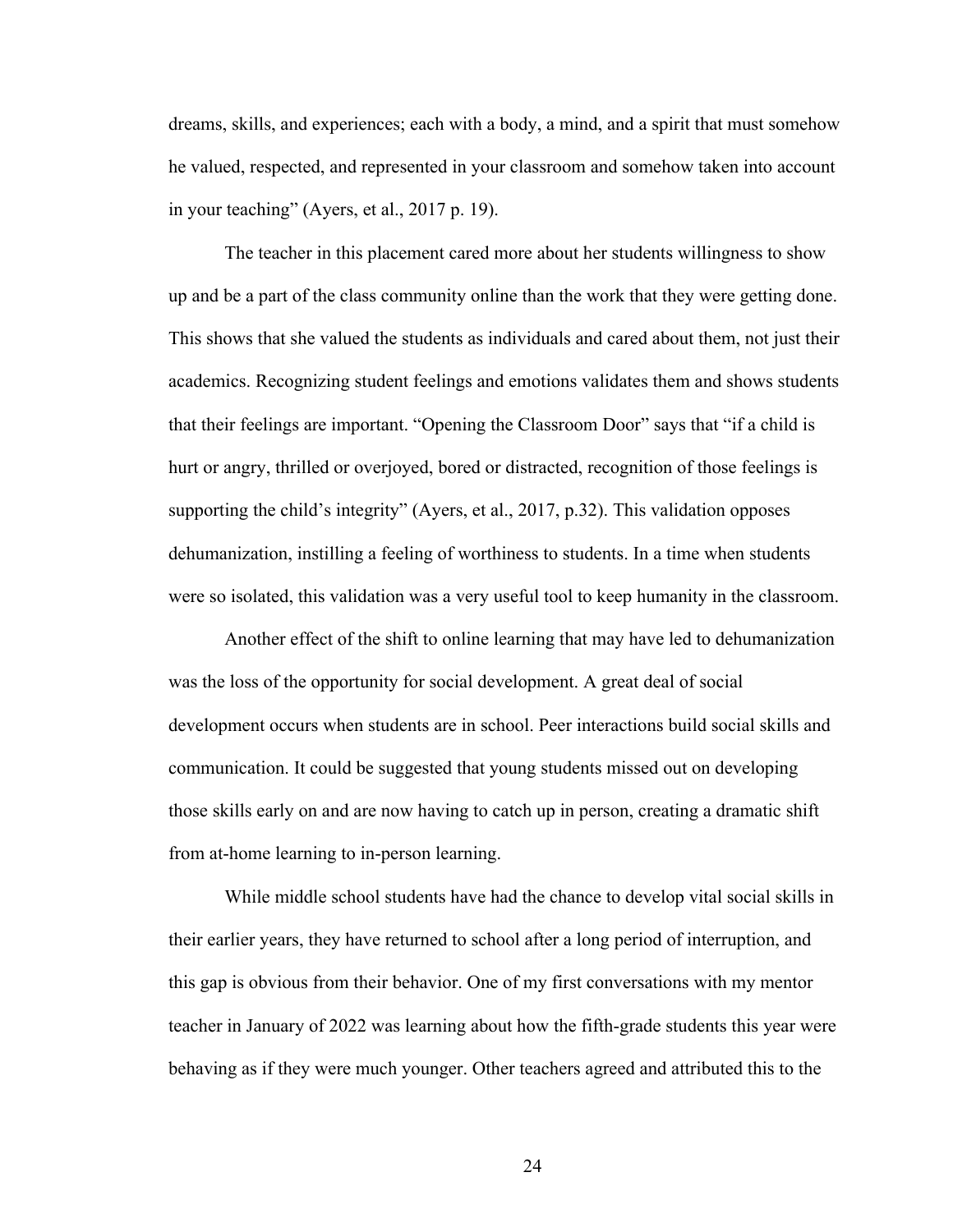fact that the students' last real year of school was when they were in third grade, and they hadn't had the chance to develop and reinforce social skills since then due to isolation. The isolation and subsequent dehumanization that students experienced in the past two years have had greater effects than I had expected before reflecting on these situations. I plan to model what many teachers did at the time of the pandemic by placing value on a classroom community and showing students that I care and am always happy to see them in the classroom.

The impacts of the shift to online learning haven't been fully uncovered yet, but it is clear that it had dehumanizing effects for some K-12 students. Lack of access, diminished self-perception and isolation all seem to have led to dehumanization for students. In the future, the way that schools handled online learning will be assessed on a deeper level, and teachers will be able to learn from this pandemic experience and reconsider some of their practices if a similar event ever should occur again.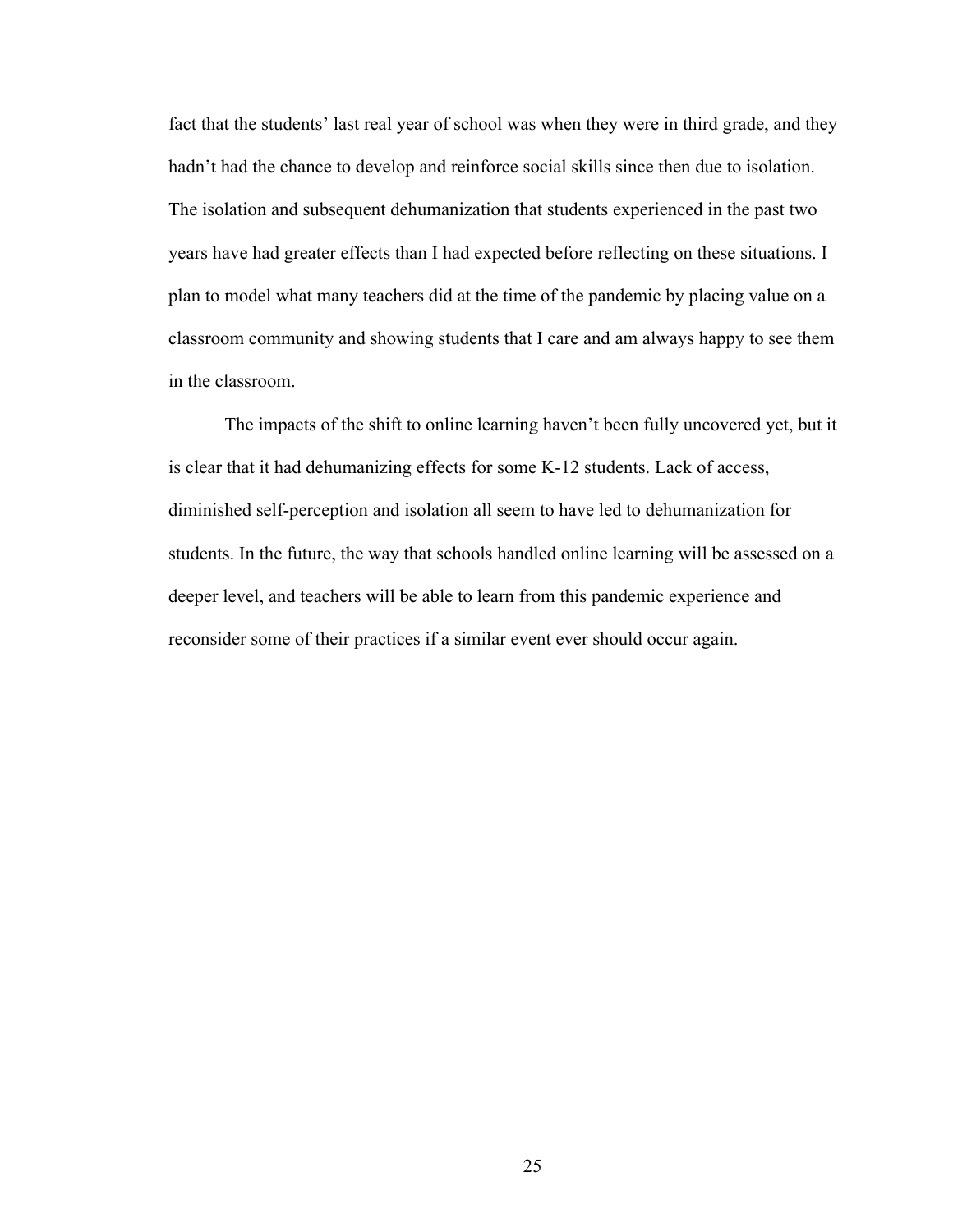## **CONCLUSION**

#### METHODS OF KEEPING HUMANITY IN THE CLASSROOM

Upon close examination of each of the practices of dehumanization in schools, it is now time to turn towards solutions. Each lens that this thesis has examined-- race, identity, and online learning due to the COVID-19 pandemic-- has demonstrated that schools often dehumanize students and teachers. In order to move forward towards creating safe, welcoming school and class environments and cultures, several steps must take place.

Ayers, et al., (2017) says that "the classroom will reflect [the teacher's] humanity, but because the classroom belongs to the students as well, it will reflect or diminish the humanity of each of them, too" (p.22). The teacher has a responsibility to make their students feel like a part of the classroom community through the physical environment of the classroom as well as the atmosphere, whether the "classroom" is in person or online.

Although it addresses the physical education classroom specifically, Culp (2021) proposes the implementation of five actions, namely "recognizing language, introducing a pedagogy of somebodiness, democratizing the classroom, using restorative practices, and learning about others" in order to combat dehumanizing practices in schools (p.22).

Recognizing language, according to Brown (2017), is the first part of recognizing the progression of dehumanization. Brown goes on to suggest that individuals should reflect on the terminology that we use (i.e., person-first language). Person-first language refers to the practice of referring to the person before their descriptors. For example, saying "a person who has dyslexia" rather than "a dyslexic person" shows that the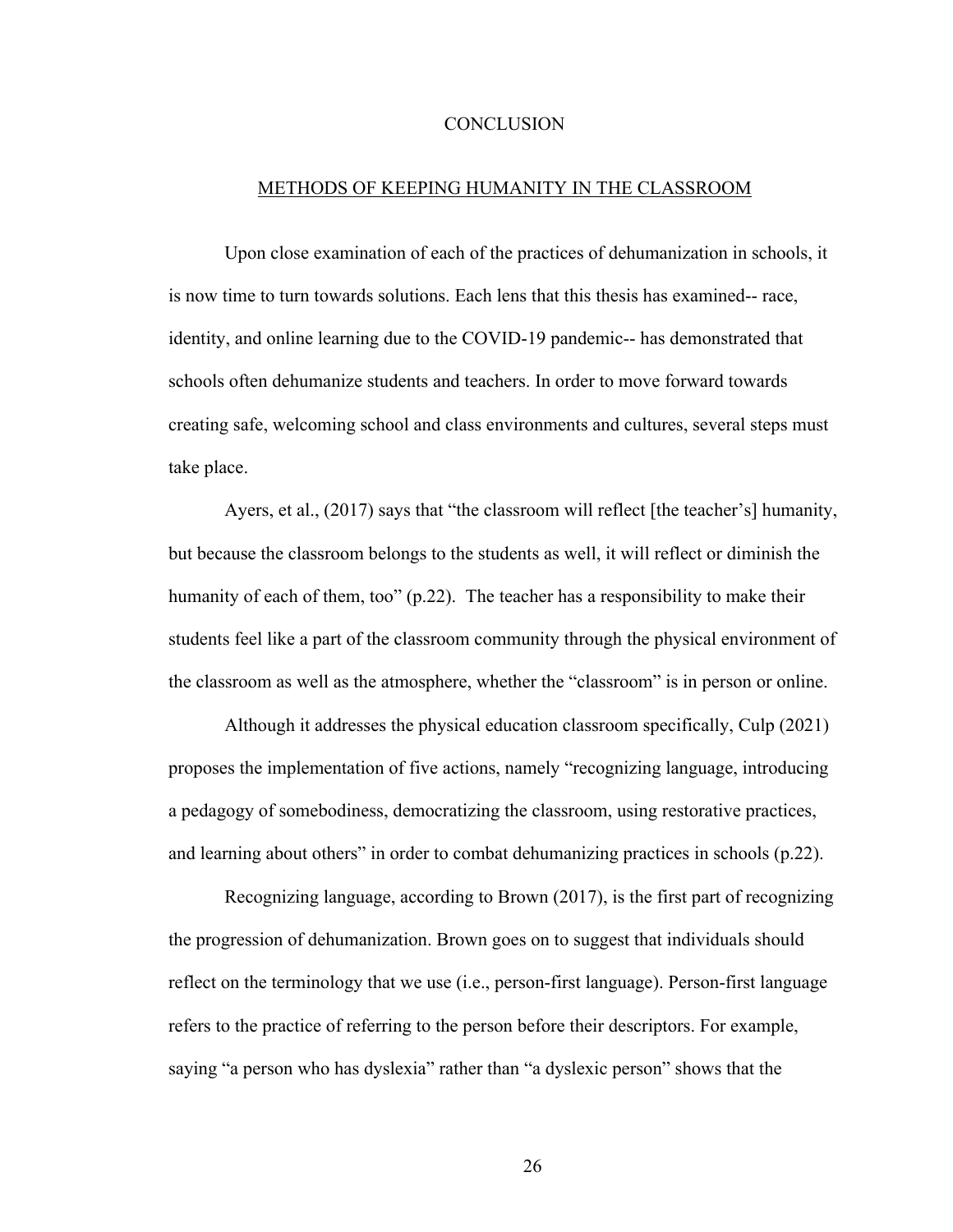speaker sees the entire person, not just their perceived "deficiency". This gives a tone of "impartiality without bias and judgment", according to Culp (2017, p.22).

White and Cones (1999), as cited in Johnson (2016), describe the next humanizing practice on the list: introducing a pedagogy of somebodiness. They propose that somebodiness is equivalent to "self-determination, self-definition, self-acceptance, and self-love" and that it is deeply rooted in African American culture. Culp (2017) describes that, in essence, somebodiness means that "dignity is inherent to human beings and a value to be fought for" (p.22). Teachers can display a pedagogy of somebodiness by giving students "verbal, written, and visible affirmations, emphasizing the positive, and acknowledging the diverse cultural lives of students" (Culp 2017, p.22). Giving students these affirmations and reaffirming that they matter creates a welcoming and safe classroom environment for everyone who walks through the door.

Democratizing the classroom brings student voice into decision-making. Ayers, et al., (2017) especially support democratic learning and teaching. This gives students more agency over their behavior and learning. Butler (2016), as cited in Culp (2017), says that "students who put democracy in action, along with discussing situational ethics and inventing games…are prepared to work with a diverse range of people when they leave our classes" (p.22). Giving students voice encourages students to explore their limits and learn who they are and ensures that they always have some form of agency in the classroom and thus democracy in the classroom is humanizing.

Practices such as restorative circle meetings help to "build community and encourage student voice" (Culp, 2017 p. 22). As dehumanization isolates students from a community and takes agency away from them, humanization practices such as this do the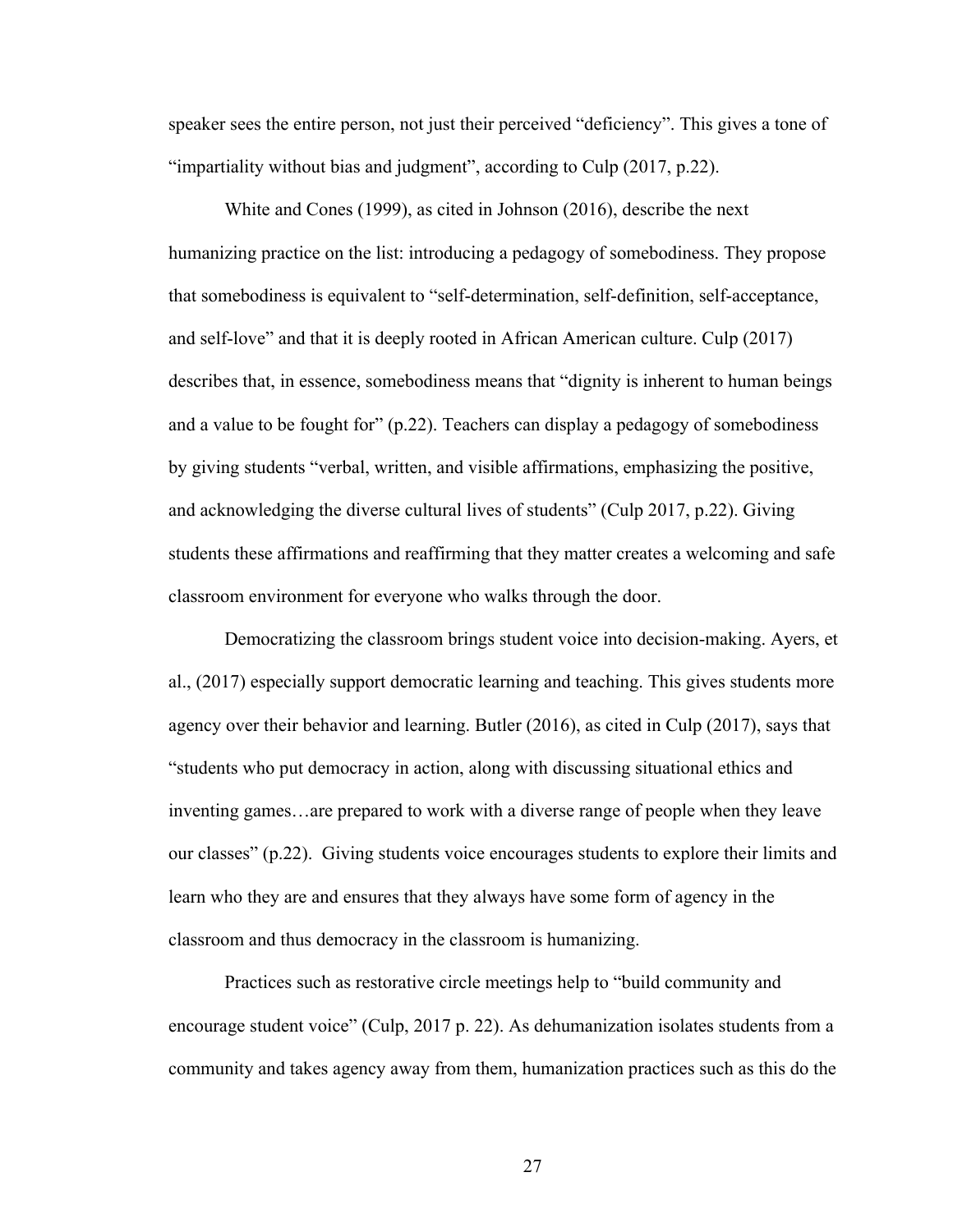opposite. These practices are a part of democratizing the classroom because everyone in restorative circles is on equal ground, and everyone has the chance to speak. Conflict resolution between students using restorative practices offers logical consequences and contributes to the development of Social Emotional Learning.

Lastly, learning about others is the final way that Culp (2017) suggests teachers humanize the classroom. This involves a "lifelong process of self-reflection and selfcritique where the individual learns about another's culture and examines her or his own beliefs and cultural identities" (Cervantes and Clark, 2020, Culp, 2013, as cited in Culp, 2017, p. 22). This process can be done through professional development and experience that helps one uncover and work through any possible implicit bias. Teachers must also research and learn about their students' culture in order to form better relationships with them and validate their identities.

Each of these practices and many others are avenues through which teachers can restore humanity in their classrooms. I hope that anyone who reads this takes away at least one thing: that a good teacher should always be reflecting on their practices and aware of ways that they may be dehumanizing their students. This may require journaling, student feedback, or observation from peers or coworkers. For me, it was writing a thesis about my experiences and observations. Overall, reflective practice is the key to improving as a teacher to bringing humanity back into the classroom.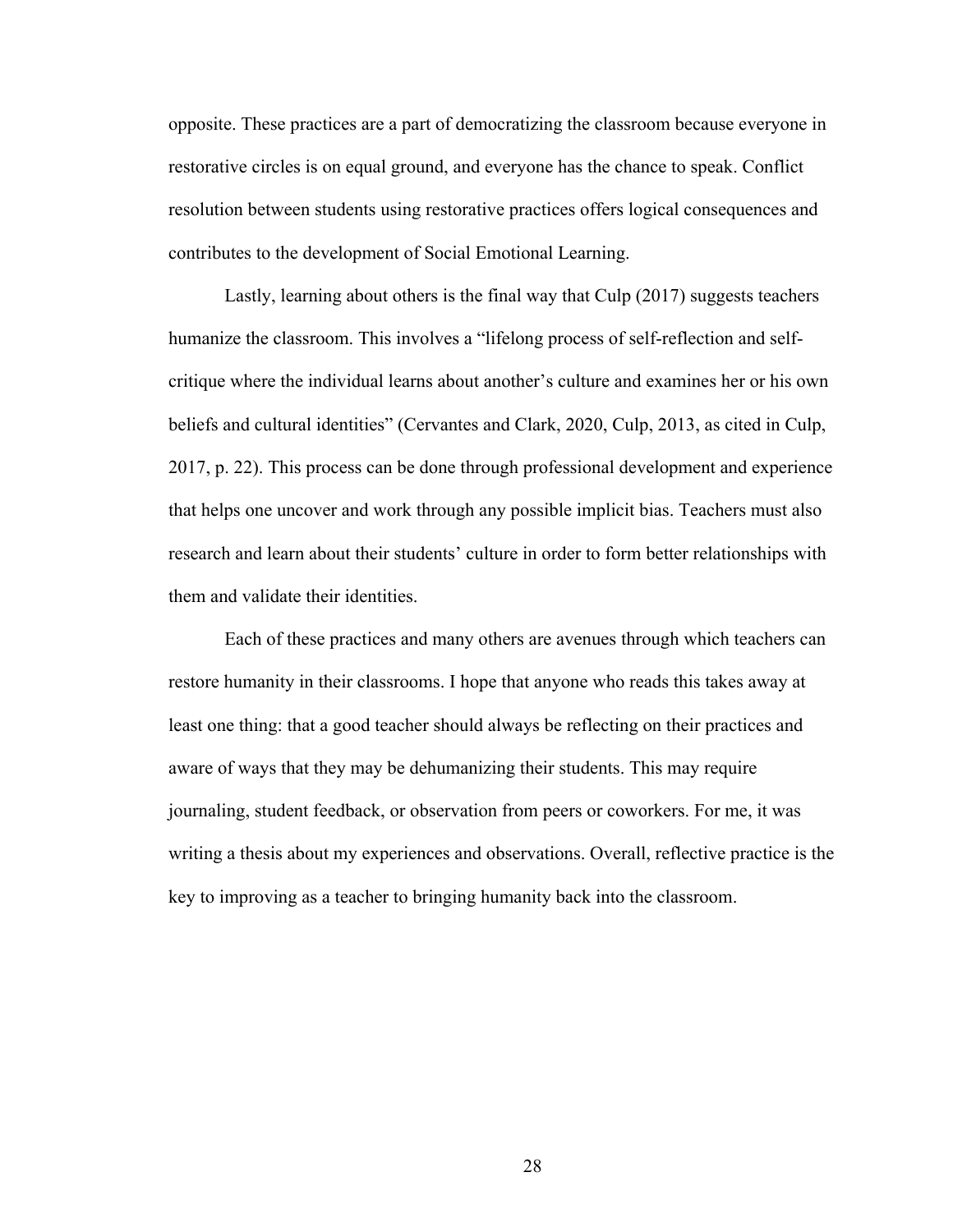#### BIBLIOGRAPHY

- Ayers, W., Kumashiro, K., Meiners, E., Quinn, T., & Stovall, D. (2017). Opening the classroom door. In *Teaching toward democracy: Educators as agents of Change* (pp. 17–36). essay, Routledge.
- Barrett, P., Davies, F., Zhang, Y., & Barrett, L. (2016). The holistic impact of classroom spaces on learning in specific subjects. *Environment and Behavior*, *49*(4), 425–451. https://doi.org/10.1177/0013916516648735
- Brown, B. (2017). *Braving the wilderness: The quest for true belonging and the courage to stand alone*. Random House.
- Carter Andrews, D. J., Bartell, T., & Richmond, G. (2016). Teaching in dehumanizing times. *Journal of Teacher Education*, *67*(3), 170–172. https://doi.org/10.1177/0022487116640480
- Culp, B. (2021). Everyone matters: Eliminating dehumanizing practices in Physical Education. *Journal of Physical Education, Recreation & Dance*, *92*(1), 19–26. https://doi.org/10.1080/07303084.2020.1838362
- Darling-Aduana, J., Good, A., & Heinrich, C. J. (2019). Mapping the inequity implications of help-seeking in online credit-recovery classrooms. *Teachers College Record: The Voice of Scholarship in Education*, *121*(11), 1–40. https://doi.org/10.1177/016146811912101105
- Dent, D. (2009). 'I don't see colour': Race equality and strategic colour blindness in schools. *Race Equality Teaching*, *28*(1), 19–20. https://doi.org/10.18546/ret.28.1.06
- Deswal, R., & Savita. (2015). Burnout in science teachers. *International Journal of Indian Psychology*, *2*(4), 19–27. https://doi.org/10.25215/0204.080
- Domina, T., Penner, A., & Penner, E. (2017). Categorical inequality: Schools as sorting machines. *Annual Review of Sociology*, *43*(1), 311–330. https://doi.org/10.1146/annurev-soc-060116-053354
- Dunkerly-Bean, J., & Ross, C. (2018). Not the girl everyone sees: A transgender teen's experiences in a faith-based school. *EnglishJournal*, *108*(2), 95–97. https://doi.org/0013-8274
- Evers, W. J., Tomic, W., & Brouwers, A. (2004). Burnout among teachers. *School Psychology International*, *25*(2), 131–148. https://doi.org/10.1177/0143034304043670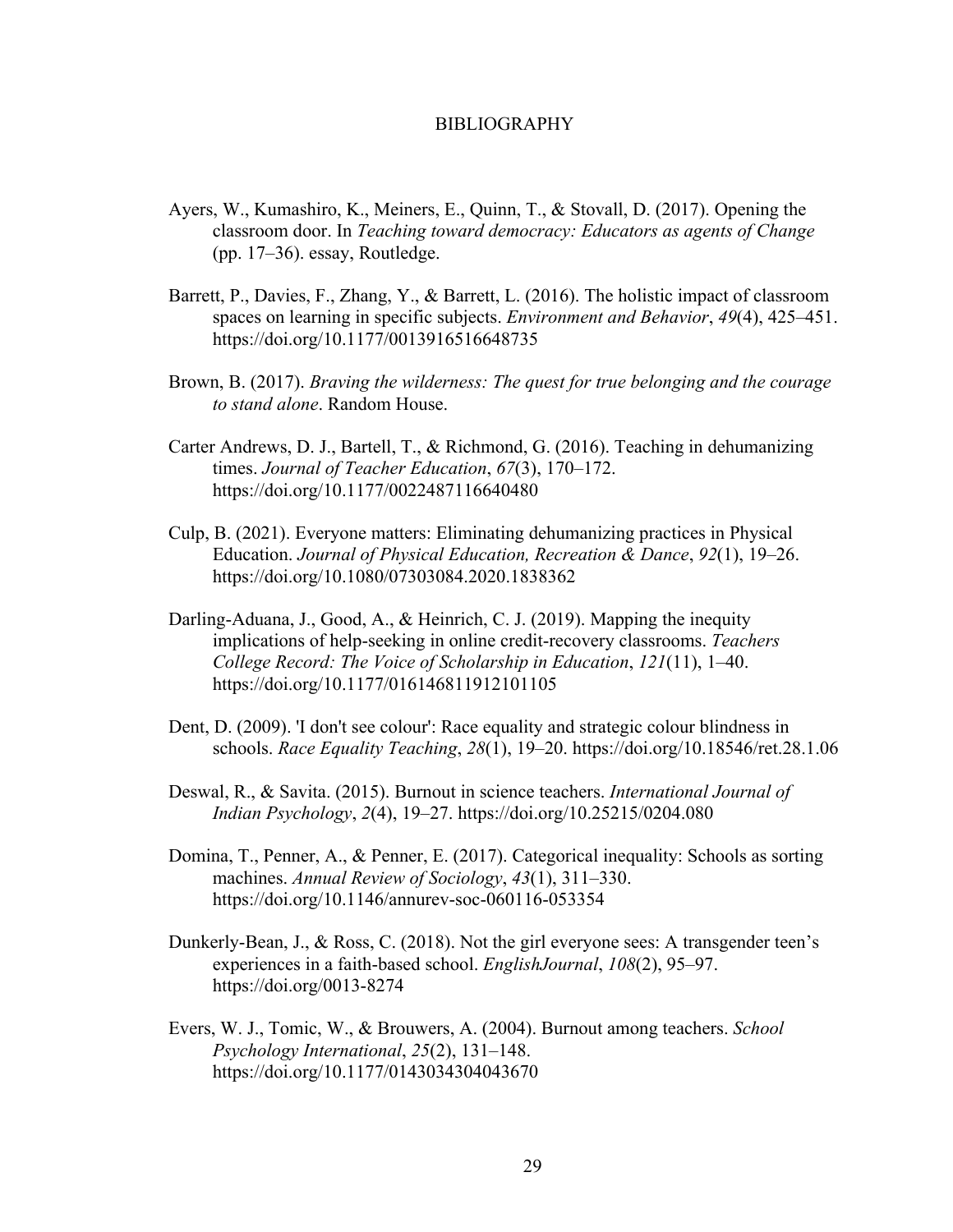- Johnson, P. D. (2016). Somebodiness and its meaning to African American men. *Journal of Counseling & Development*, *94*(3), 333–343. https://doi.org/10.1002/jcad.12089
- Labaree, D. F. (1997). Public goods, private goods: The American struggle over educational goals. *American Educational Research Journal*, *34*(1), 39–81. https://doi.org/10.3102/00028312034001039
- Lamboy, L., Taylor, A., & Thompson, W. (2020). Paternalistic aims and (mis)attributions of agency: What the over-punishment of black girls in US classrooms teaches us about just school discipline. *Theory and Research in Education*, *18*(1), 59–77. https://doi.org/10.1177/1477878520912510
- Merolla, D. M., & Jackson, O. (2019). Structural racism as the fundamental cause of the Academic Achievement Gap. *Sociology Compass*, *13*(6), 1–13. https://doi.org/10.1111/soc4.12696
- Middleton, K. V. (2020). The longer-term impact of Covid-19 on  $K-12$  student learning and assessment. *Educational Measurement: Issues and Practice*, *39*(3), 41–44. https://doi.org/10.1111/emip.12368
- Mudd, A., Livers, S., Acklin, A., Acklin, T., Harper, L., & Davis, T. (2021). Addressing dehumanizing mathematical practices: Using supervisory leaders' experiential knowledge to transform the mathematics classroom. *Journal of Educational Supervision*, *4*(2), 45–64. https://doi.org/10.31045/jes.4.2.3
- Reinprecht, C., Suter, R., Parry, B., & Rampelt, F. (2021). No longer a 'lost generation'? opportunities and obstacles of online and blended learning programmes for Syrian refugees in Jordan and Lebanon. *Journal of Refugee Studies*, *34*(3), 3197–3220. https://doi.org/10.1093/jrs/feab034
- Salerni, N., & Caprin, C. (2022). Prosocial behavior in preschoolers: Effects of early socialization experiences with peers. *Frontiers in Psychology*, *13*, 1–10. https://doi.org/10.3389/fpsyg.2022.840080
- Stinson, D. W. (2006). African American male adolescents, schooling (and mathematics): Deficiency, rejection, and achievement. *Review of Educational Research*, *76*(4), 477–506. https://doi.org/10.3102/00346543076004477
- Sutcher, L., Darling-Hammond, L., & Carver-Thomas, D. (2016). A coming crisis in teaching? Teacher supply, demand, and shortages in the U.S. *Learning Policy Institute*. https://doi.org/10.54300/247.242
- Taylor, L. A. (2019). Negotiating discourses of curriculum and time: Tensions of humanizing and dehumanizing discourses in an urban elementary school. *Equity & Excellence in Education*, *52*(2-3), 312–326. https://doi.org/10.1080/10665684.2019.1656564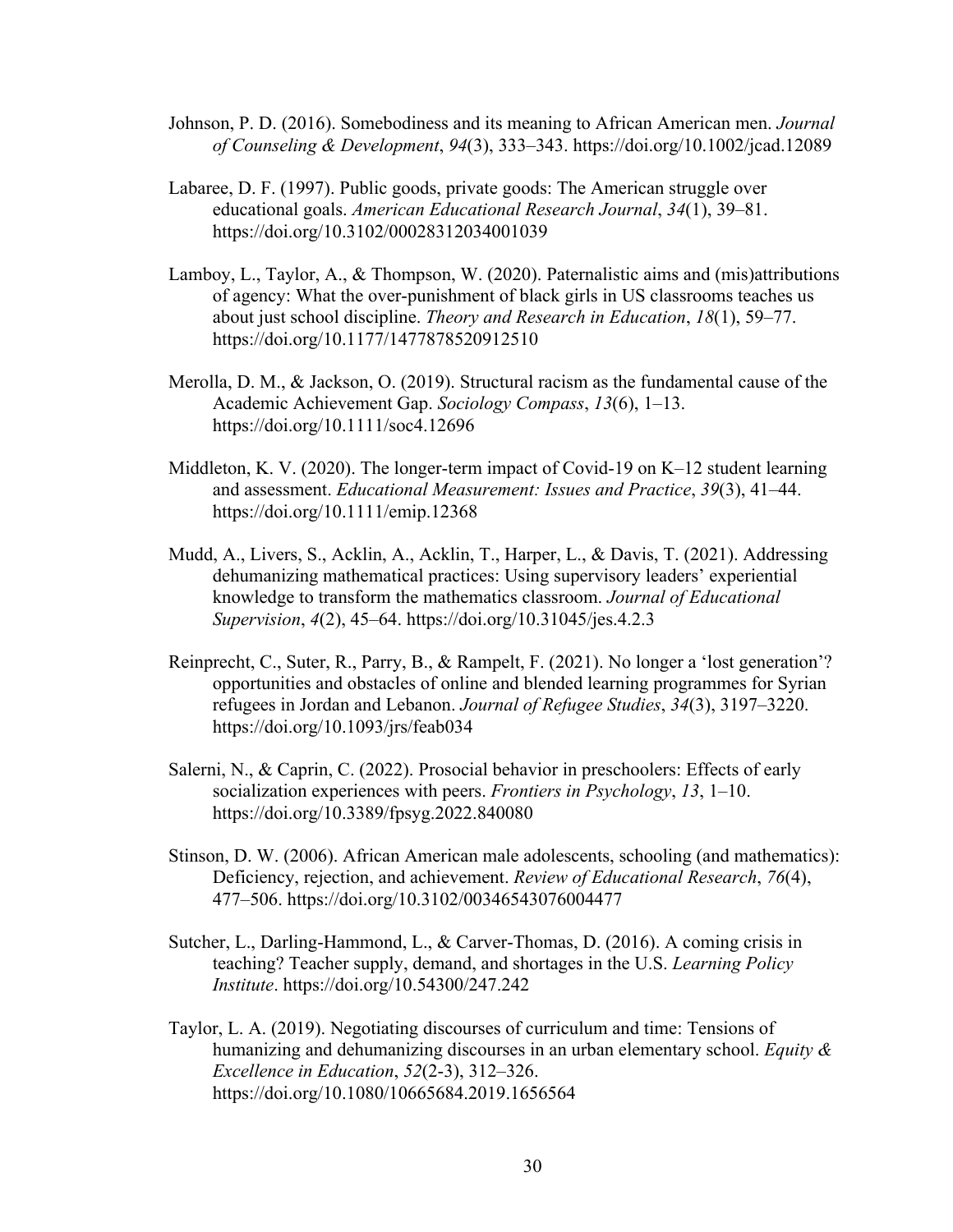- U.S. Department of Commerce. (2021, July 1). *U.S. Census Bureau quickfacts: Maine*. U.S. Census Bureau. Retrieved April 11, 2022, from https://www.census.gov/quickfacts/ME
- White, J. L., & Cones, J. H. (1999). Black man emerging: Facing the past and seizing a future in America. *Choice Reviews Online*, *36*(10). https://doi.org/10.5860/choice.36-5994